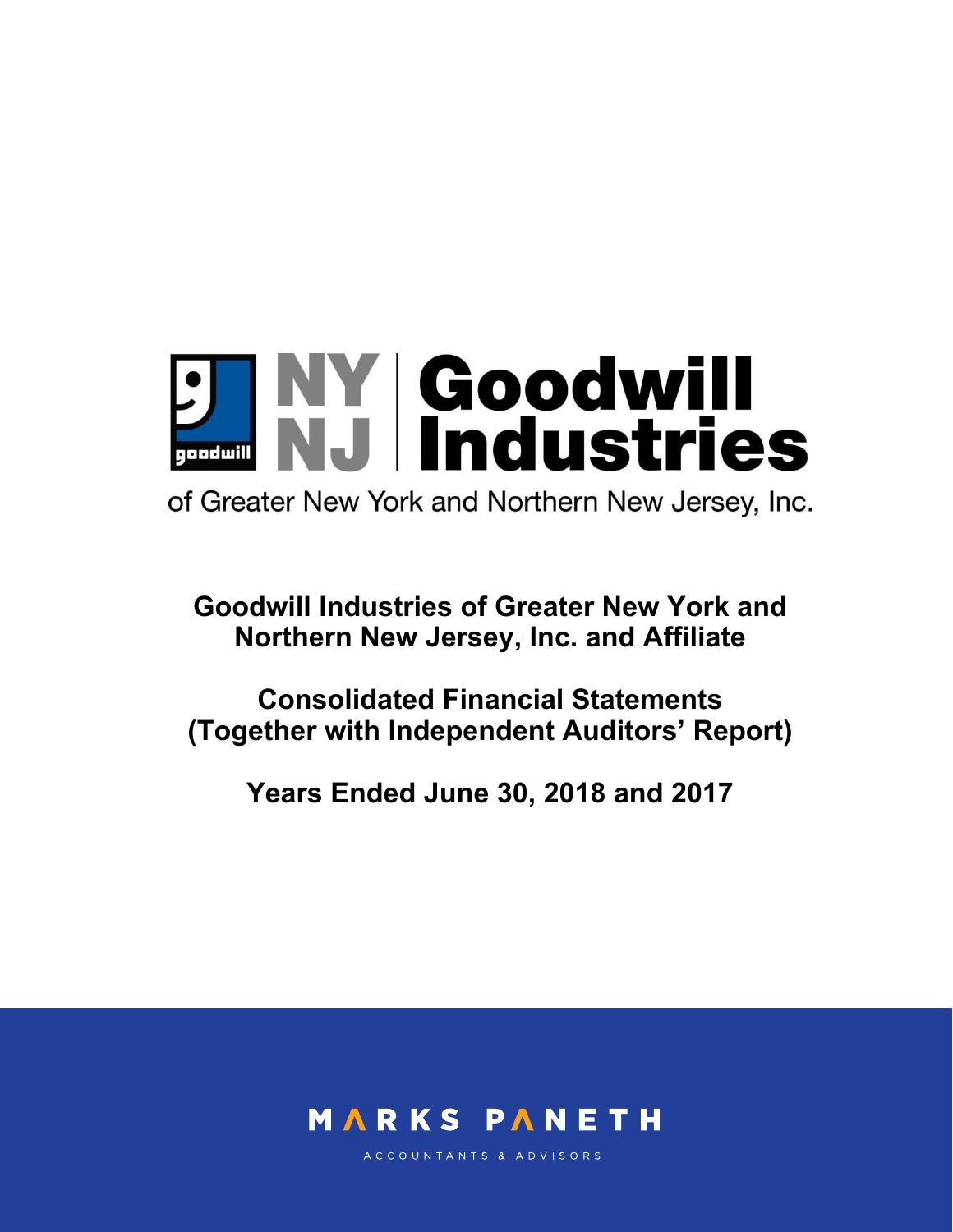## **GOODWILL INDUSTRIES OF GREATER NEW YORK AND NORTHERN NEW JERSEY, INC. AND AFFILIATE**

## **CONSOLIDATED FINANCIAL STATEMENTS (Together with Independent Auditors' Report)**

**YEARS ENDED JUNE 30, 2018 AND 2017** 

## **CONTENTS**

#### **Page**

|--|--|

## **Basic Consolidated Financial Statements:**

## **Supplementary Information:**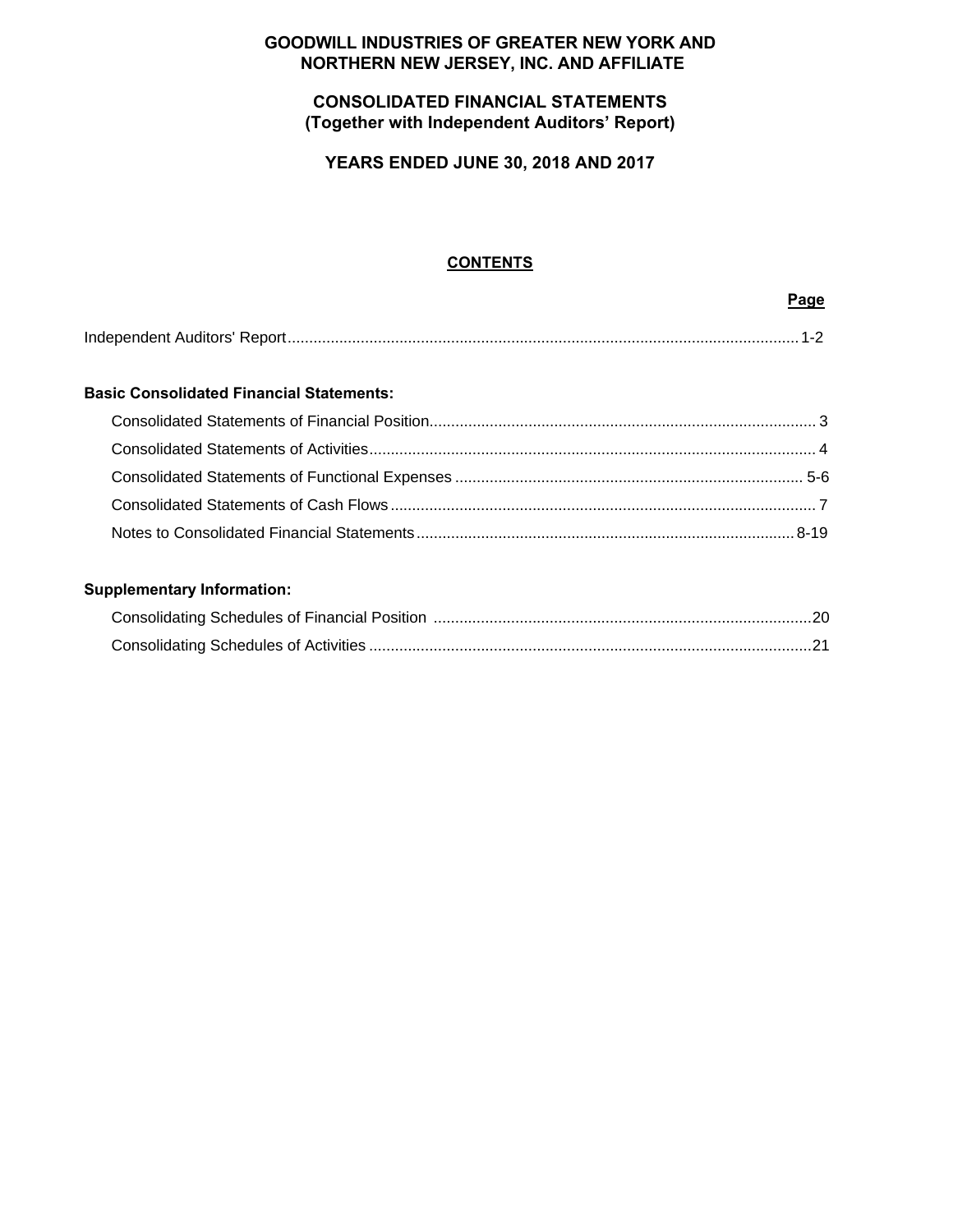Marks Paneth LLP 685 Third Avenue New York, NY 10017 P 212.503.8800 F 212.370.3759 markspaneth.com



## **INDEPENDENT AUDITORS' REPORT**

To the Board of Directors Goodwill Industries of Greater New York and Northern New Jersey, Inc. and Affiliate

We have audited the accompanying consolidated financial statements of Goodwill Industries of Greater New York and Northern New Jersey, Inc. and Affiliate (collectively, "Goodwill"), which comprise the consolidated statements of financial position as of June 30, 2018 and 2017, and the related consolidated statements of activities, functional expenses and cash flows for the years then ended, and the related notes to the consolidated financial statements.

#### *Management's Responsibility for the Financial Statements*

Management is responsible for the preparation and fair presentation of these consolidated financial statements in accordance with accounting principles generally accepted in the United States of America; this includes the design, implementation, and maintenance of internal control relevant to the preparation and fair presentation of consolidated financial statements that are free from material misstatement, whether due to fraud or error.

#### *Auditors' Responsibility*

Our responsibility is to express an opinion on these consolidated financial statements based on our audits. We conducted our audits in accordance with auditing standards generally accepted in the United States of America. Those standards require that we plan and perform the audit to obtain reasonable assurance about whether the consolidated financial statements are free of material misstatement.

An audit involves performing procedures to obtain audit evidence about the amounts and disclosures in the consolidated financial statements. The procedures selected depend on the auditor's judgment, including the assessment of the risks of material misstatement of the consolidated financial statements, whether due to fraud or error. In making those risk assessments, the auditor considers internal control relevant to the entity's preparation and fair presentation of the consolidated financial statements in order to design audit procedures that are appropriate in the circumstances, but not for the purpose of expressing an opinion on the effectiveness of the entity's internal control. Accordingly, we express no such opinion. An audit also includes evaluating the appropriateness of accounting policies used and the reasonableness of significant accounting estimates made by management, as well as evaluating the overall presentation of the consolidated financial statements.

We believe that the audit evidence we have obtained is sufficient and appropriate to provide a basis for our audit opinion.

## *Opinion*

In our opinion, the consolidated financial statements referred to above present fairly, in all material respects, the consolidated financial position of Goodwill Industries of Greater New York and Northern New Jersey, Inc. and Affiliate as of June 30, 2018 and 2017, and the changes in their net assets and their cash flows for the years then ended in accordance with accounting principles generally accepted in the United States of America.

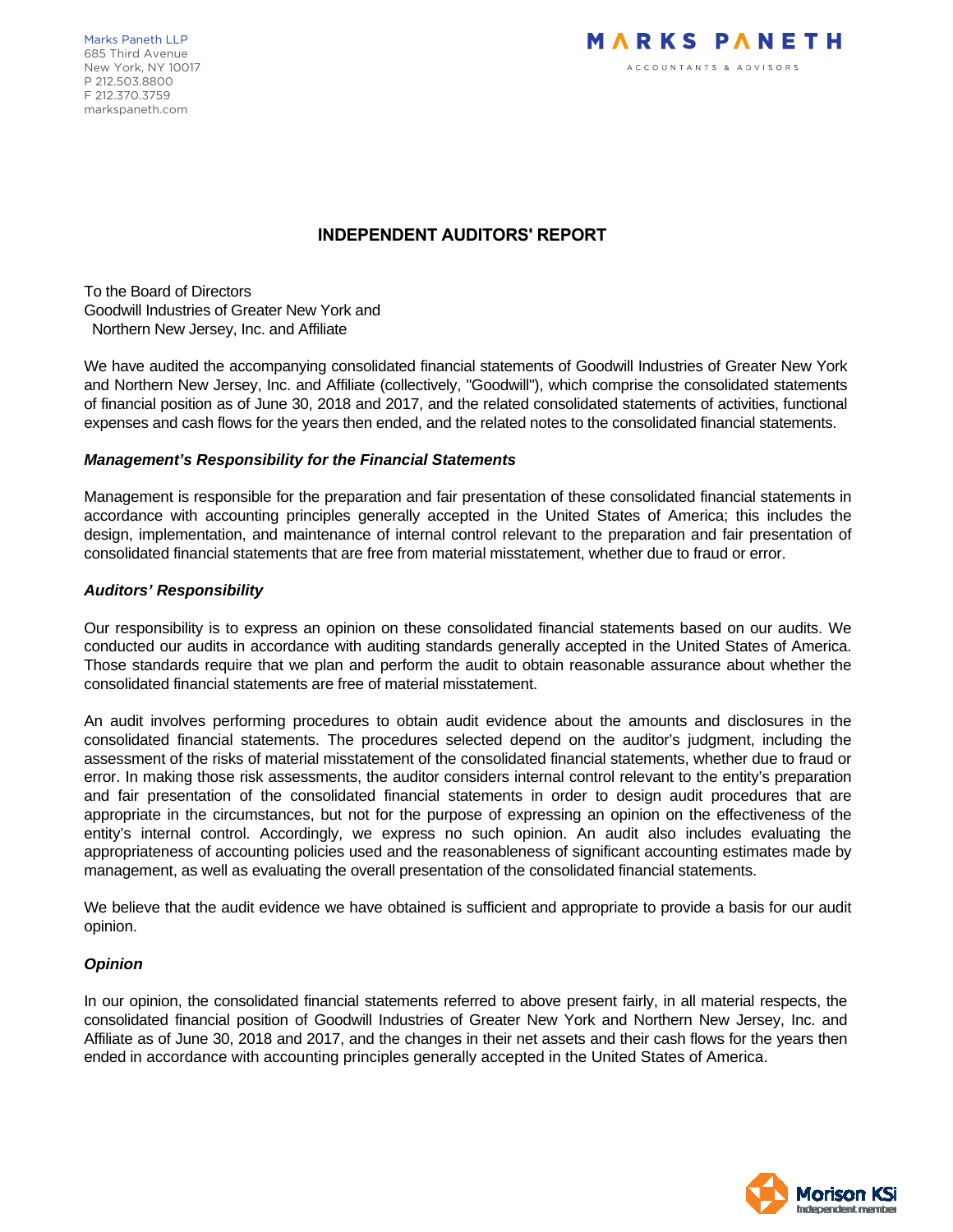#### *Other Matter*

Our audits were conducted for the purpose of forming an opinion on the consolidated financial statements of Goodwill Industries of Greater New York and Northern New Jersey, Inc. and Affiliate as a whole. The consolidating information (shown on pages 20-21) is presented for the purposes of additional analysis of the consolidated financial statements rather than to present the financial position and changes in net assets of the individual companies and is not a required part of the consolidated financial statements. Such information is the responsibility of management and was derived from and relates directly to the underlying accounting and other records used to prepare the consolidated financial statements. The consolidating information has been subjected to the auditing procedures applied in the audits of the consolidated financial statements and certain additional procedures, including comparing and reconciling such information directly to the underlying accounting and other records used to prepare the consolidated financial statements or to the consolidated financial statements themselves, and other additional procedures in accordance with auditing standards generally accepted in the United States of America. In our opinion, the consolidating information is fairly stated in all material respects in relation to the consolidated financial statements as a whole.

Marks Paneth UP

New York, NY November 26, 2018



ACCOUNTANTS & ADVISORS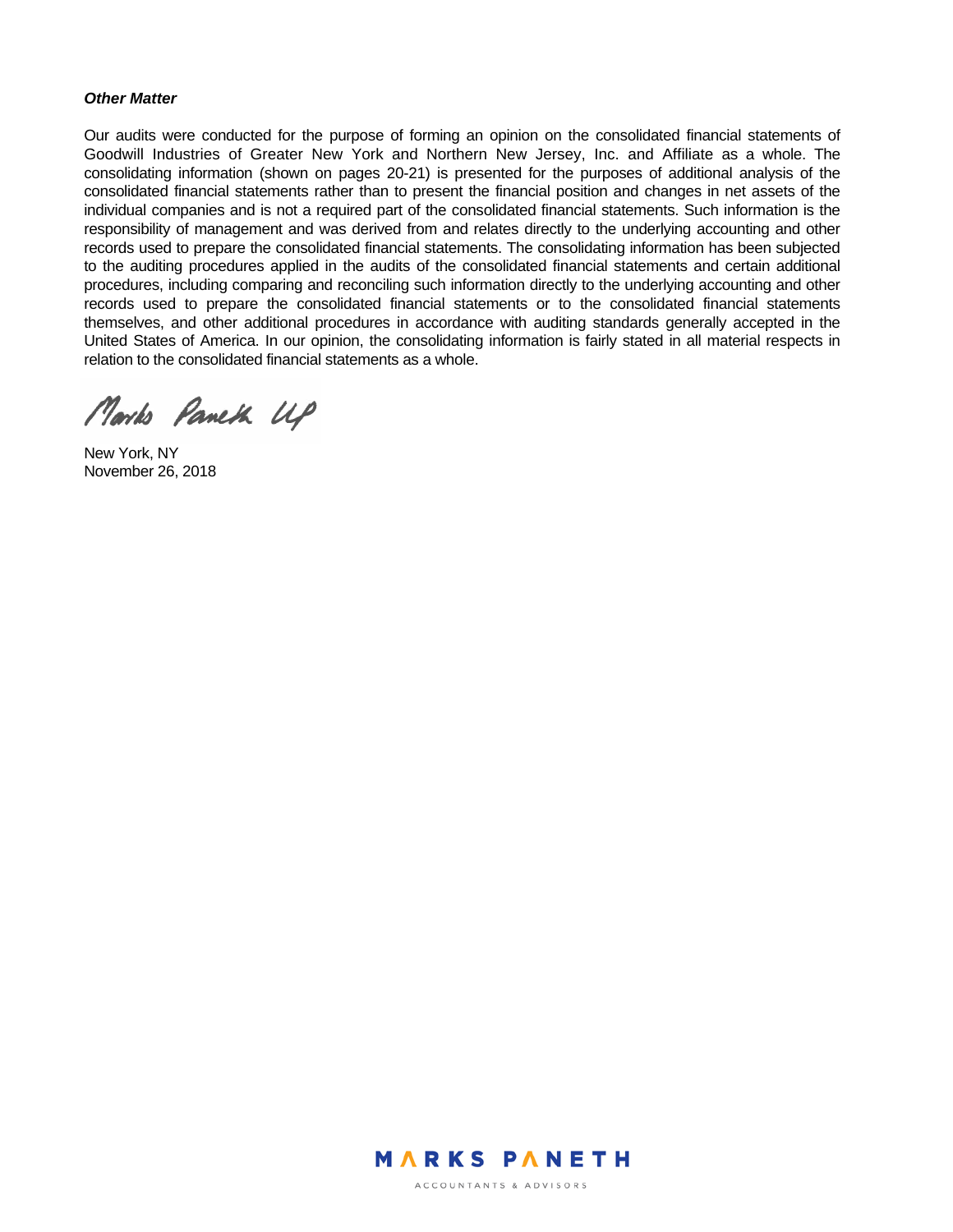# **GOODWILL INDUSTRIES OF GREATER NEW YORK AND NORTHERN NEW JERSEY, INC. AND AFFILIATE CONSOLIDATED STATEMENTS OF FINANCIAL POSITION AS OF JUNE 30, 2018 AND 2017**

|                                                  | 2018             | 2017             |
|--------------------------------------------------|------------------|------------------|
| <b>ASSETS</b>                                    |                  |                  |
| Cash and cash equivalents (Notes 2E and 17)      | \$<br>1,270,830  | \$<br>2,183,429  |
| Accounts receivable, net (Notes 2G and 5)        | 11,067,437       | 11,532,259       |
| Pledges receivable (Notes 2G and 3)              |                  | 50,000           |
| Inventory (Note 2H)                              | 3,999,638        | 4,307,003        |
| Prepaid expenses, deferred charges and other     | 1,048,618        | 974,613          |
| Assets held for sale (Note 6)                    | 1,405,032        | 1,405,032        |
| Investments (Notes 2F, 2L, 7, 10, 14 and 17)     | 23,236,643       | 19,971,751       |
| Mortgage escrow deposits                         | 117,753          | 122,553          |
| Reserve for replacements (Notes 2F, 4 and 7)     | 552,517          | 479,592          |
| Security deposits held by lessors                | 807,109          | 803,198          |
| Tenant security deposits held (Note 2E)          | 101,159          | 101,530          |
| Property and equipment, net (Notes 2D and 6)     | 10,047,109       | 11,909,623       |
| <b>TOTAL ASSETS</b>                              | \$<br>53,653,845 | \$<br>53,840,583 |
| <b>LIABILITIES</b>                               |                  |                  |
| Accounts payable and accrued expenses (Note 18)  | \$<br>12,203,924 | \$<br>6,173,452  |
| Payroll taxes payable                            | 1,241,832        | 894,243          |
| <b>Accrued salaries</b>                          | 991,357          | 954,571          |
| Accrued vacation                                 | 1,271,163        | 1,132,414        |
| Accrued mortgage interest                        | 163,544          | 143,702          |
| Deferred revenue/due to funding sources (Note 8) | 3,613,400        | 3,593,341        |
| Deferred rent (Note 2M)                          | 2,093,491        | 2,164,760        |
| Mortgages payable (Note 9)                       | 1,963,495        | 2,238,075        |
| Line of credit payable (Note 10)                 | 2,700,000        | 2,800,000        |
| Loan payable (Note 11)                           | 553,746          | 861,387          |
| Tenant security deposits payable                 | 101,159          | 101,530          |
| <b>TOTAL LIABILITIES</b>                         | 26,897,111       | 21,057,475       |
| <b>COMMITMENTS AND CONTINGENCIES (Note 16)</b>   |                  |                  |
| <b>NET ASSETS (Note 2C)</b>                      |                  |                  |
| Unrestricted                                     |                  |                  |
| Operating                                        | 3,994,802        | 13,274,404       |
| Board designated for endowment (Note 14)         | 21,878,095       | 18,624,867       |
| <b>Total unrestricted</b>                        | 25,872,897       | 31,899,271       |
| Temporarily restricted (Note 12)                 | 93,959           | 93,959           |
| Permanently restricted (Notes 13 and 14)         | 789,878          | 789,878          |
| <b>TOTAL NET ASSETS</b>                          | 26,756,734       | 32,783,108       |
| <b>TOTAL LIABILITIES AND NET ASSETS</b>          | \$<br>53,653,845 | \$<br>53,840,583 |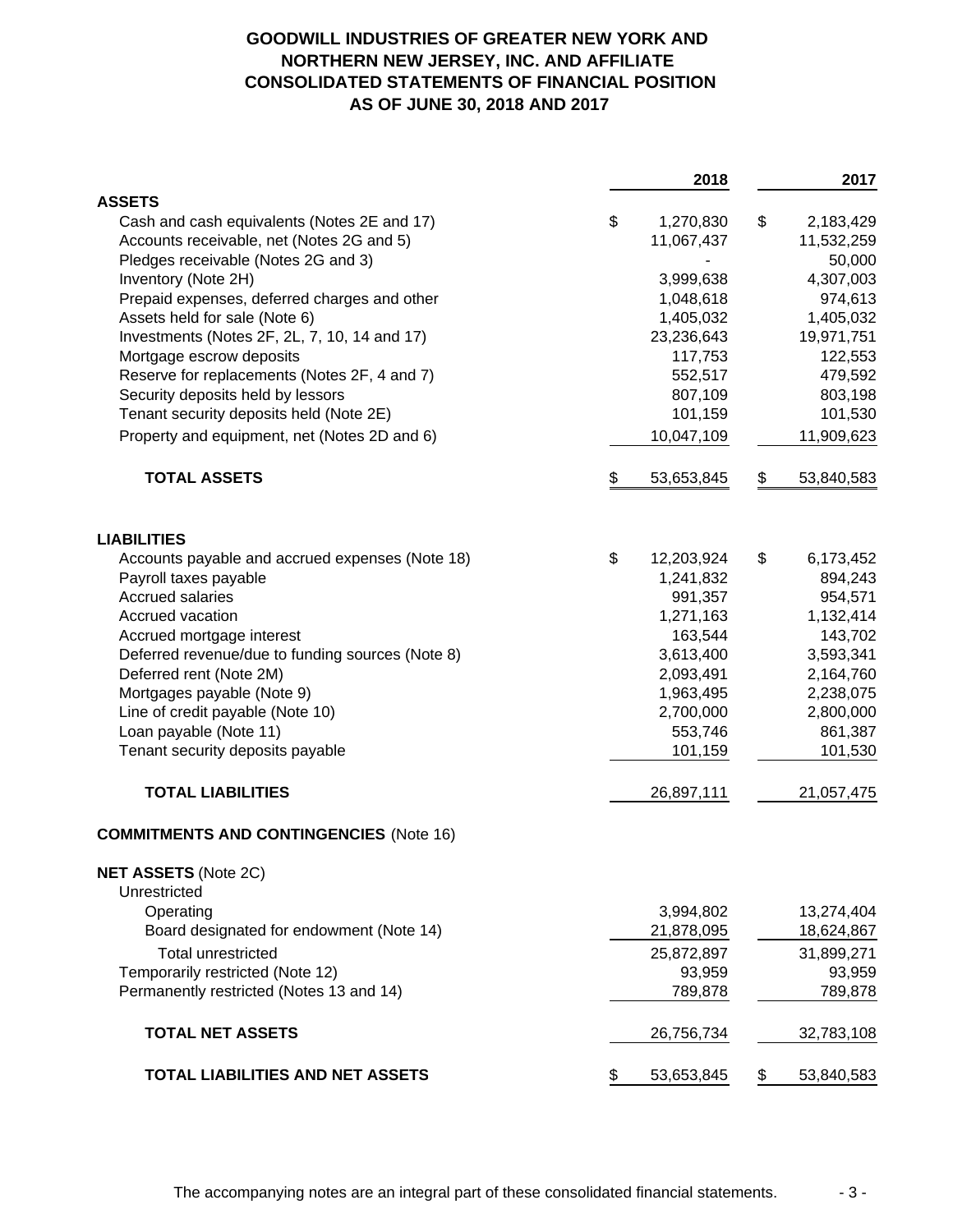#### **GOODWILL INDUSTRIES OF GREATER NEW YORK AND NORTHERN NEW JERSEY, INC. AND AFFILIATE CONSOLIDATED STATEMENTS OF ACTIVITIESFOR THE YEARS ENDED JUNE 30, 2018 AND 2017**

|                                                 |                     |                                  | For the Year Ended June 30, 2018 |                      | For the Year Ended June 30, 2017 |                                  |                           |                      |  |  |
|-------------------------------------------------|---------------------|----------------------------------|----------------------------------|----------------------|----------------------------------|----------------------------------|---------------------------|----------------------|--|--|
|                                                 | <b>Unrestricted</b> | Temporarily<br><b>Restricted</b> | Permanently<br><b>Restricted</b> | <b>Total</b><br>2018 | Unrestricted                     | Temporarily<br><b>Restricted</b> | Permanently<br>Restricted | <b>Total</b><br>2017 |  |  |
| <b>OPERATING REVENUES:</b>                      |                     |                                  |                                  |                      |                                  |                                  |                           |                      |  |  |
| <b>Public Support:</b>                          |                     |                                  |                                  |                      |                                  |                                  |                           |                      |  |  |
| Contributions (Note 2H)                         | \$<br>572,545       | 42,500<br>\$                     | \$                               | \$<br>615,045        | - \$<br>648,954                  | \$<br>42,500                     | \$                        | 691,454<br>\$.       |  |  |
| Bequests and legacies (Note 2I)                 |                     |                                  |                                  |                      | 860,000                          |                                  |                           | 860,000              |  |  |
| Contributed revenue - donated goods (Note 2H)   | 47,995,632          |                                  |                                  | 47,995,632           | 43,915,917                       |                                  |                           | 43,915,917           |  |  |
| Net assets released from restrictions (Note 12) | 42,500              | (42, 500)                        |                                  |                      | 5,003                            | (5,003)                          |                           | $\sim$               |  |  |
| <b>Total Public Support</b>                     | 48,610,677          |                                  |                                  | 48,610,677           | 45,429,874                       | 37,497                           |                           | 45,467,371           |  |  |
| <b>Governmental Support:</b>                    |                     |                                  |                                  |                      |                                  |                                  |                           |                      |  |  |
| Fees and grants from governmental agencies      | 24,428,485          |                                  |                                  | 24,428,485           | 31,460,380                       |                                  |                           | 31,460,380           |  |  |
| <b>Total Governmental Support</b>               | 24,428,485          |                                  | $\blacksquare$                   | 24,428,485           | 31,460,380                       |                                  |                           | 31,460,380           |  |  |
|                                                 |                     |                                  |                                  |                      |                                  |                                  |                           |                      |  |  |
| <b>Other Revenue:</b>                           |                     |                                  |                                  |                      |                                  |                                  |                           |                      |  |  |
| Industrial operations                           | 42,829,827          |                                  |                                  | 42,829,827           | 43,035,555                       |                                  |                           | 43,035,555           |  |  |
| Tenant rent                                     | 1,799,131           |                                  |                                  | 1,799,131            | 1,783,039                        |                                  |                           | 1,783,039            |  |  |
| Endowment earnings appropriations (Note 7)      | 886,995             |                                  |                                  | 886,995              | 895,977                          |                                  |                           | 895,977              |  |  |
| Other                                           | 230,330             |                                  |                                  | 230,330              | 453,902                          |                                  |                           | 453,902              |  |  |
| <b>Total Other Revenue</b>                      | 45,746,283          |                                  |                                  | 45,746,283           | 46, 168, 473                     |                                  |                           | 46,168,473           |  |  |
| TOTAL OPERATING REVENUES                        | 118,785,445         |                                  |                                  | 118,785,445          | 123,058,727                      | 37,497                           |                           | 123,096,224          |  |  |
| <b>OPERATING EXPENSES: (Note 2J)</b>            |                     |                                  |                                  |                      |                                  |                                  |                           |                      |  |  |
| Industrial operations                           | 84,401,434          |                                  |                                  | 84,401,434           | 81,999,478                       |                                  |                           | 81,999,478           |  |  |
| Rehabilitation and employment services          | 22,690,327          |                                  |                                  | 22,690,327           | 29,115,387                       |                                  |                           | 29,115,387           |  |  |
| Management and administration                   | 15,777,442          |                                  |                                  | 15,777,442           | 11,384,055                       |                                  |                           | 11,384,055           |  |  |
| Other supporting services                       | 189,537             |                                  |                                  | 189,537              | 220,799                          |                                  |                           | 220,799              |  |  |
| Fundraising                                     | 382,898             |                                  |                                  | 382,898              | 361,398                          |                                  |                           | 361,398              |  |  |
| Residential operations of affiliate             | 2,641,277           |                                  |                                  | 2,641,277            | 2,807,952                        |                                  |                           | 2,807,952            |  |  |
|                                                 |                     |                                  |                                  |                      |                                  |                                  |                           |                      |  |  |
| <b>TOTAL OPERATING EXPENSES</b>                 | 126,082,915         |                                  |                                  | 126,082,915          | 125,889,069                      |                                  |                           | 125,889,069          |  |  |
| <b>OPERATING LOSS</b>                           | (7, 297, 470)       |                                  |                                  | (7, 297, 470)        | (2,830,342)                      | 37,497                           |                           | (2,792,845)          |  |  |
| <b>NONOPERATING INCOME:</b>                     |                     |                                  |                                  |                      |                                  |                                  |                           |                      |  |  |
| Investment activity (Note 7)                    | 1,199,827           |                                  |                                  | 1,199,827            | 1,691,481                        |                                  |                           | 1,691,481            |  |  |
| Occupancy expense below lease payments (Note 2M | 71,269              |                                  |                                  | 71,269               | 60,734                           |                                  |                           | 60,734               |  |  |
| TOTAL NONOPERATING INCOME                       | 1,271,096           |                                  |                                  | 1,271,096            | 1,752,215                        |                                  |                           | 1,752,215            |  |  |
| <b>CHANGE IN NET ASSETS</b>                     | (6,026,374)         |                                  |                                  | (6,026,374)          | (1,078,127)                      | 37,497                           |                           | (1,040,630)          |  |  |
| Net Assets - Beginning of Year                  | 31,899,271          | 93,959                           | 789,878                          | 32,783,108           | 32,977,398                       | 56,462                           | 789,878                   | 33,823,738           |  |  |
| NET ASSETS - END OF YEAR                        | 25,872,897<br>\$.   | 93,959<br>-S                     | 789,878<br>\$                    | 26,756,734<br>\$     | 31,899,271<br>\$.                | 93,959<br>\$                     | 789,878<br>\$             | 32,783,108<br>S      |  |  |
|                                                 |                     |                                  |                                  |                      |                                  |                                  |                           |                      |  |  |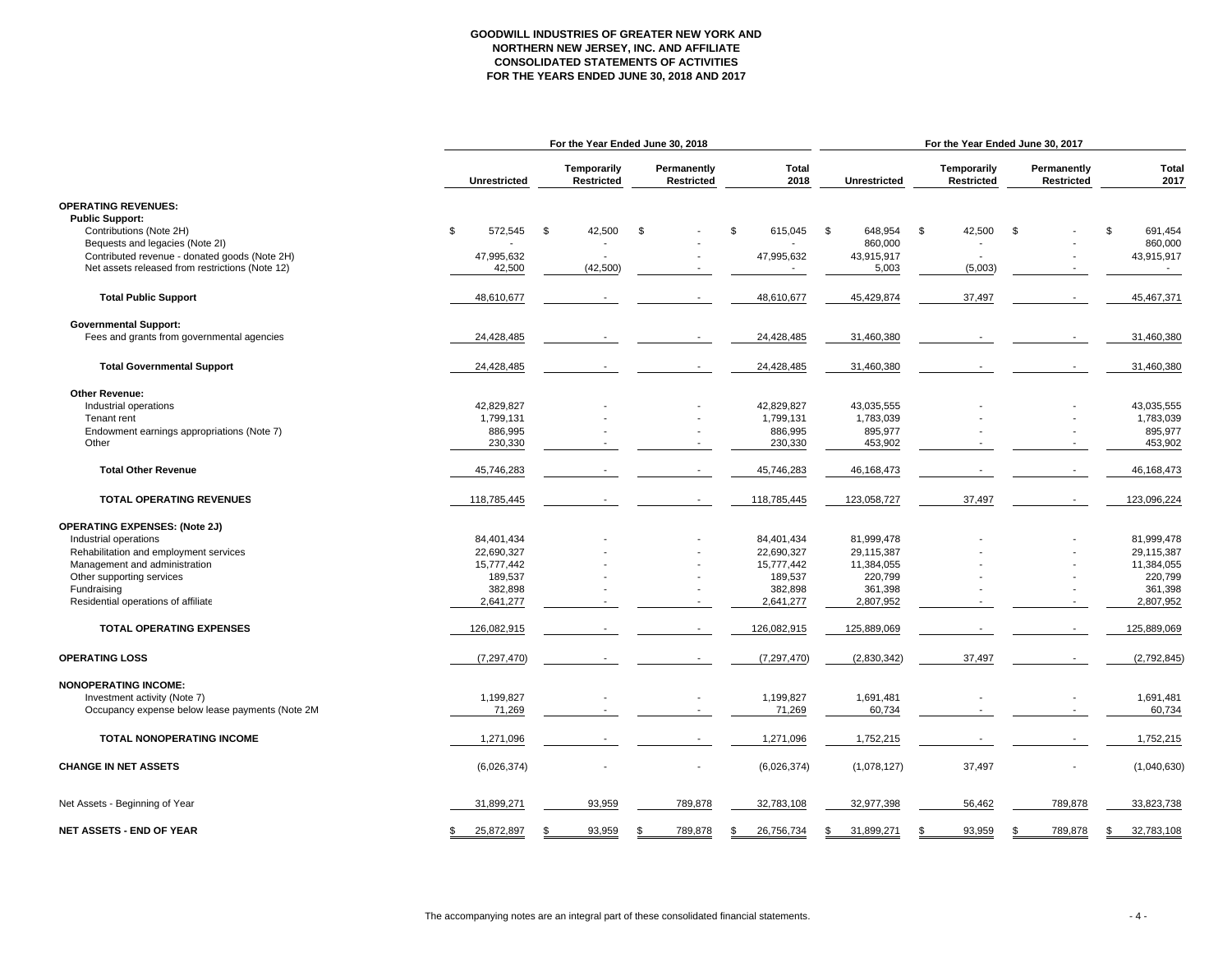# **GOODWILL INDUSTRIES OF GREATER NEW YORK AND NORTHERN NEW JERSEY, INC. AND AFFILIATE CONSOLIDATED STATEMENT OF FUNCTIONAL EXPENSES FOR THE YEAR ENDED JUNE 30, 2018 (With Comparative Totals for the Year Ended June 30, 2017)**

|                                             |                                                                                                  |                                   |                                                         |                          |                                            |                                            | For the Year Ended June 30, 2018       |                    |                                               |                                                                                                       |                                                                  |                                      |                               |                               |
|---------------------------------------------|--------------------------------------------------------------------------------------------------|-----------------------------------|---------------------------------------------------------|--------------------------|--------------------------------------------|--------------------------------------------|----------------------------------------|--------------------|-----------------------------------------------|-------------------------------------------------------------------------------------------------------|------------------------------------------------------------------|--------------------------------------|-------------------------------|-------------------------------|
|                                             | Goodwill Industries of Greater New York and Northern New Jersey, Inc.<br><b>Program Services</b> |                                   |                                                         |                          | <b>Supporting Services</b>                 |                                            |                                        |                    |                                               |                                                                                                       |                                                                  |                                      |                               |                               |
|                                             | Industrial<br><b>Operations</b>                                                                  | <b>Extended</b><br>Rehabilitation | <b>Rehabilitation and Employment Services</b><br>Others | <b>Total</b>             | <b>Total</b><br>Program<br><b>Services</b> | <b>Management</b><br>and<br>Administration | Other<br>Supporting<br><b>Services</b> | <b>Fundraising</b> | Total<br><b>Supporting</b><br><b>Services</b> | <b>Total Goodwill</b><br>Industries of<br><b>Greater New York</b><br>and Northern New<br>Jersey, Inc. | Goodwill<br><b>Industries</b><br><b>Housing</b><br>Company, Inc. | Consolidating<br><b>Eliminations</b> | Consolidated<br>Total<br>2018 | Consolidated<br>Total<br>2017 |
| Salaries (Note 18):                         |                                                                                                  |                                   |                                                         |                          |                                            |                                            |                                        |                    |                                               |                                                                                                       |                                                                  |                                      |                               |                               |
| Program participants                        | 22.210.374                                                                                       | 6,319                             | 256,066                                                 | 262,385                  | 22,472,759                                 |                                            |                                        |                    |                                               | 22,472,759                                                                                            |                                                                  |                                      | 22.472.759                    | 20,797,146                    |
| Employees                                   | 22,500,563                                                                                       | 94,825                            | 12,111,721                                              | 12,206,546               | 34,707,109                                 | 3,847,975                                  | 91,310                                 | 174,667            | 4,113,952                                     | 38,821,061                                                                                            | 390,393                                                          |                                      | 39,211,454                    | 42,098,43                     |
| Payroll taxes and benefits (Note 15)        | 7,189,321                                                                                        | 26,886                            | 2,731,658                                               | 2,758,544                | 9,947,865                                  | 750,248                                    | 8,775                                  | 37,318             | 796,341                                       | 10,744,206                                                                                            | 198,294                                                          |                                      | 10,942,500                    | 11,878,507                    |
| <b>Total Salaries and Related Costs</b>     | 51,900,258                                                                                       | 128,030                           | 15,099,445                                              | 15,227,475               | 67,127,733                                 | 4,598,223                                  | 100,085                                | 211,985            | 4,910,293                                     | 72,038,026                                                                                            | 588,687                                                          |                                      | 72,626,713                    | 74,774,084                    |
| Occupancy (Notes 2M, 16B and 18)            | 19,282,575                                                                                       | 11,045                            | 2,632,862                                               | 2,643,907                | 21,926,482                                 | 7,654,723                                  | 24,683                                 | 2,980              | 7,682,386                                     | 29,608,868                                                                                            | 562,072                                                          | (66, 467)                            | 30,104,473                    | 25,728,625                    |
| Specific assistance to program participants | $\sim$                                                                                           | $\sim$                            | 3,340                                                   | 3,340                    | 3,340                                      | $\sim$                                     |                                        | $\sim$             |                                               | 3,340                                                                                                 | $\sim$                                                           | $\sim$                               | 3,340                         | 18,984                        |
| Purchased goods (Note 2H)                   | 1,388,461                                                                                        |                                   |                                                         | $\overline{\phantom{a}}$ | 1,388,461                                  |                                            |                                        |                    |                                               | 1,388,461                                                                                             |                                                                  |                                      | 1,388,461                     | 2,728,959                     |
| Trucking services                           | 3,168,935                                                                                        | $\sim$                            | $\sim$                                                  | $\sim$                   | 3,168,935                                  | 3,000                                      |                                        | $\sim$             | 3,000                                         | 3,171,935                                                                                             | $\sim$                                                           |                                      | 3,171,935                     | 3,350,206                     |
| Professional fees (Note 7)                  | 831,507                                                                                          | 2,083                             | 861,482                                                 | 863,565                  | 1,695,072                                  | 1,914,139                                  | 34,981                                 | 65,424             | 2,014,544                                     | 3,709,616                                                                                             | 332,212                                                          |                                      | 4,041,828                     | 4,799,245                     |
| Supplies                                    | 1,002,365                                                                                        | $\sim$                            | 514,137                                                 | 514,137                  | 1,516,502                                  | 91,186                                     | 339                                    | 2,651              | 94,176                                        | 1,610,678                                                                                             | 93,715                                                           |                                      | 1,704,393                     | 1,663,940                     |
| Telephone                                   | 177,525                                                                                          | 3,824                             | 382,101                                                 | 385,925                  | 563,450                                    | 151,085                                    | 7,020                                  | 929                | 159,034                                       | 722,484                                                                                               | $\sim$                                                           |                                      | 722,484                       | 765,813                       |
| Postage and shipping                        | 624,751                                                                                          |                                   | 6,864                                                   | 6,865                    | 631,616                                    | 11,208                                     | 469                                    | 3,322              | 14,999                                        | 646,615                                                                                               | $\sim$                                                           |                                      | 646,615                       | 690,741                       |
| Insurance                                   | 830,483                                                                                          | 2,359                             | 94,681                                                  | 97,040                   | 927,523                                    | 11,583                                     | 2,381                                  |                    | 13,965                                        | 941.488                                                                                               | 155,333                                                          |                                      | 1,096,821                     | 1,043,752                     |
| Printing and advertising                    | 33,425                                                                                           | $\sim$                            | 462                                                     | 462                      | 33,887                                     | 16,257                                     | $\sim$                                 | 5,303              | 21,560                                        | 55,447                                                                                                | $\sim$                                                           |                                      | 55,447                        | 55,450                        |
| Transportation (Note 16B)                   | 317,058                                                                                          | 213                               | 224,101                                                 | 224,314                  | 541,372                                    | 31.143                                     | 17                                     | 2,558              | 33,718                                        | 575,090                                                                                               | $\sim$                                                           |                                      | 575,090                       | 732,399                       |
| Equipment maintenance and rental (Note 16B) | 1,006,965                                                                                        | 1,200                             | 142,259                                                 | 143,459                  | 1,150,424                                  | 366,880                                    | 568                                    | 2,197              | 369,645                                       | 1,520,069                                                                                             | 213,952                                                          |                                      | 1,734,021                     | 1,570,188                     |
| Membership dues/staff development           | 60,351                                                                                           | 348                               | 89,121                                                  | 89,469                   | 149,820                                    | 240,833                                    | 421                                    | 2,645              | 243,899                                       | 393,719                                                                                               | $\sim$                                                           |                                      | 393,719                       | 497,227                       |
| <b>Client activities</b>                    | 4,604                                                                                            | 4,418                             | 1,654,438                                               | 1,658,856                | 1,663,460                                  | 5,932                                      |                                        | 2,398              | 8,330                                         | 1,671,790                                                                                             |                                                                  |                                      | 1,671,790                     | 1,109,327                     |
| Expensed equipment (Note 2D)                | 53,933                                                                                           | 31                                | 420,281                                                 | 420,312                  | 474,245                                    | 26,978                                     | 443                                    | 2,920              | 30,341                                        | 504,586                                                                                               |                                                                  |                                      | 504,586                       | 304,316                       |
| Bad debts                                   | 173,555                                                                                          | 578                               | 252,299                                                 | 252,877                  | 426,432                                    | 19,045                                     |                                        | $\sim$             | 19,045                                        | 445,477                                                                                               | 148,800                                                          |                                      | 594,277                       | 666,571                       |
| Interest                                    | 27,578                                                                                           | $\sim$                            | $\sim$                                                  | $\overline{\phantom{a}}$ | 27,578                                     | 49,940                                     |                                        |                    | 49,940                                        | 77,518                                                                                                | 107,424                                                          |                                      | 184,942                       | 224,873                       |
| Depreciation and amortization               | 1,590,453                                                                                        | 10,260                            | 148,001                                                 | 158,261                  | 1,748,714                                  | 346,565                                    | 15,434                                 | 3,033              | 365,032                                       | 2,113,746                                                                                             | 388,016                                                          |                                      | 2,501,762                     | 3,199,981                     |
| Miscellaneous                               | 1,937,793                                                                                        | 135                               | 38,472                                                  | 38,607                   | 1,976,400                                  | 254,683                                    | 2,696                                  | 75,373             | 332,752                                       | 2,309,152                                                                                             | 51,066                                                           |                                      | 2,360,218                     | 1,964,388                     |
| TOTAL EXPENSES BEFORE ALLOCATION            | 84,412,575                                                                                       | 164,525                           | 22,564,346                                              | 22,728,871               | 107,141,446                                | 15,793,403                                 | 189,537                                | 383,719            | 16,366,659                                    | 123,508,105                                                                                           | 2,641,277                                                        | (66, 467)                            | 126,082,915                   | 125,889,069                   |
| <b>ALLOCATION OF ELIMINATIONS</b>           | (11, 141)                                                                                        |                                   | (38, 544)                                               | (38, 544)                | (49, 685)                                  | (15, 961)                                  |                                        | (821)              | (16, 782)                                     | (66, 467)                                                                                             | $\sim$                                                           | 66,467                               |                               |                               |
| <b>TOTAL EXPENSES</b>                       | 84,401,434                                                                                       | 164,525                           | 22,525,802<br>S.                                        | 22,690,327               | 107,091,761<br>- SS                        | 15,777,442                                 | 189,537                                | 382,898            | 16,349,877<br>\$.                             | 123,441,638                                                                                           | 2,641,277                                                        |                                      | 126,082,915<br>- \$           | 125,889,069<br>- \$           |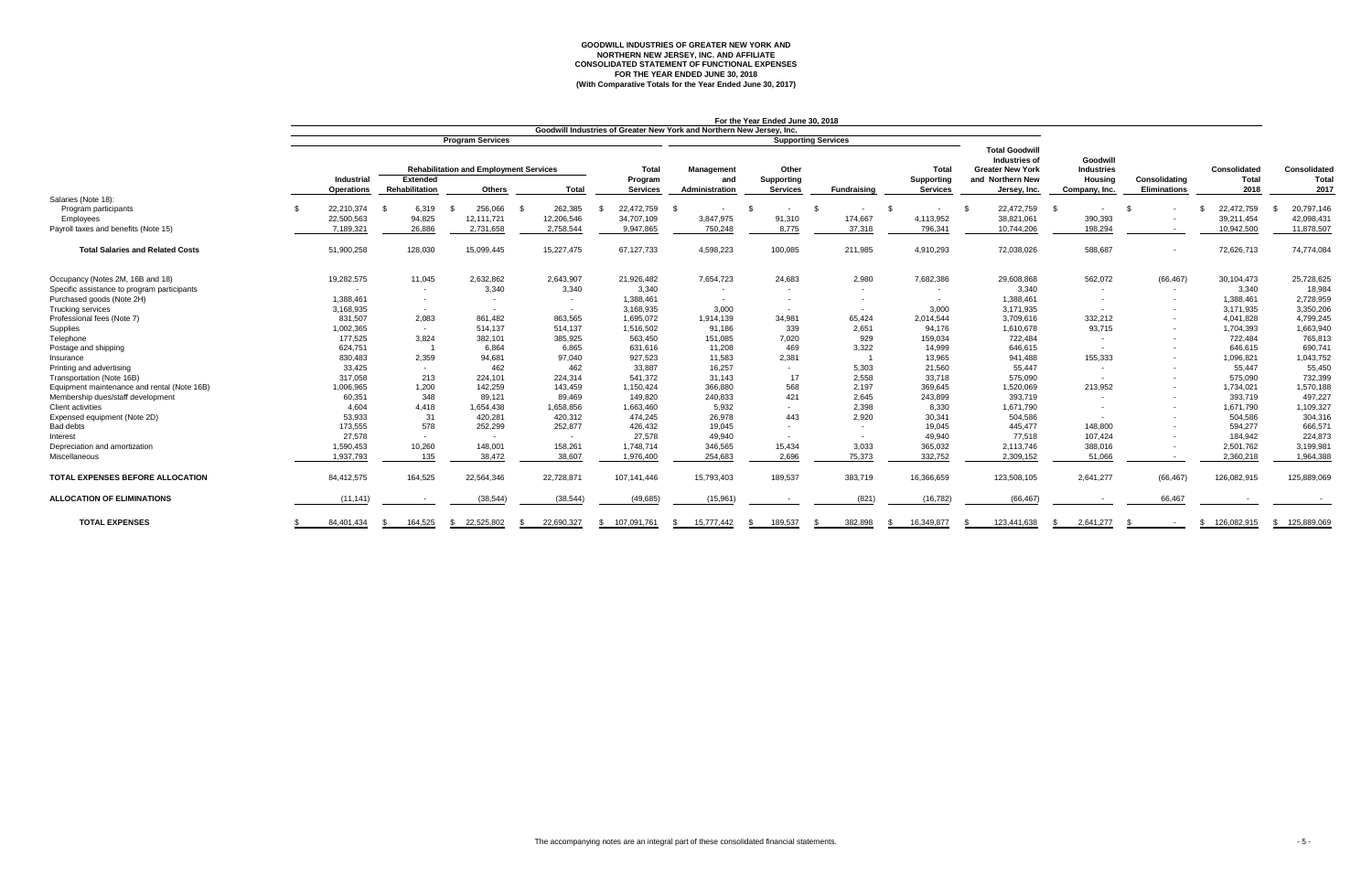# **GOODWILL INDUSTRIES OF GREATER NEW YORK AND NORTHERN NEW JERSEY, INC. AND AFFILIATE CONSOLIDATED STATEMENT OF FUNCTIONAL EXPENSES FOR THE YEAR ENDED JUNE 30, 2017**

|                                               | Goodwill Industries of Greater New York and Northern New Jersey, Inc. |                                   |                                                                |                 |                                     |                                     |                                               |                          |                                                      |                                                                                                              |                                                           |                                      |                      |
|-----------------------------------------------|-----------------------------------------------------------------------|-----------------------------------|----------------------------------------------------------------|-----------------|-------------------------------------|-------------------------------------|-----------------------------------------------|--------------------------|------------------------------------------------------|--------------------------------------------------------------------------------------------------------------|-----------------------------------------------------------|--------------------------------------|----------------------|
|                                               |                                                                       |                                   | <b>Program Services</b>                                        |                 |                                     | <b>Supporting Services</b>          |                                               |                          |                                                      |                                                                                                              |                                                           |                                      |                      |
|                                               | <b>Industrial</b><br><b>Operations</b>                                | <b>Extended</b><br>Rehabilitation | <b>Rehabilitation and Employment Services</b><br><b>Others</b> | <b>Total</b>    | Total<br>Program<br><b>Services</b> | Management<br>and<br>Administration | Other<br><b>Supporting</b><br><b>Services</b> | <b>Fundraising</b>       | <b>Total</b><br><b>Supporting</b><br><b>Services</b> | <b>Total Goodwill</b><br><b>Industries of</b><br><b>Greater New York</b><br>and Northern New<br>Jersey, Inc. | Goodwill<br><b>Industries</b><br>Housing<br>Company, Inc. | Consolidating<br><b>Eliminations</b> | Consolidated<br>Tota |
| Salaries:                                     |                                                                       |                                   |                                                                |                 |                                     |                                     |                                               |                          |                                                      |                                                                                                              |                                                           |                                      |                      |
| Program participants                          | 20,390,222                                                            | 125,770                           | 281,154                                                        | 406,924<br>- \$ | 20,797,146 \$                       |                                     | -\$                                           |                          | - \$                                                 | 20,797,146<br>- \$                                                                                           | - \$                                                      |                                      | 20,797,146           |
| Employees                                     | 21,728,801                                                            | 318,496                           | 13,967,029                                                     | 14,285,525      | 36,014,326                          | 5,347,391                           | 91,548                                        | 157,783                  | 5,596,722                                            | 41,611,048                                                                                                   | 487,383                                                   |                                      | 42,098,431           |
| Payroll taxes and benefits (Note 15)          | 6,704,646                                                             | 123,447                           | 3,581,410                                                      | 3,704,857       | 10,409,503                          | 1,194,435                           | 19,835                                        | 40,782                   | 1,255,052                                            | 11,664,555                                                                                                   | 213,952                                                   | $\overline{\phantom{0}}$             | 11,878,507           |
| <b>Total Salaries and Related Costs</b>       | 48,823,669                                                            | 567,713                           | 17,829,593                                                     | 18,397,306      | 67,220,975                          | 6,541,826                           | 111,383                                       | 198,565                  | 6,851,774                                            | 74,072,749                                                                                                   | 701,335                                                   |                                      | 74,774,084           |
| Occupancy (Notes 2M and 16B)                  | 19,359,735                                                            | 44,430                            | 4,043,463                                                      | 4,087,893       | 23,447,628                          | 1,823,093                           | 28,788                                        | 6,232                    | 1,858,113                                            | 25,305,741                                                                                                   | 580,788                                                   | (157, 904)                           | 25,728,625           |
| Specific assistance to program participants   |                                                                       | $\overline{\phantom{a}}$          | 18,984                                                         | 18,984          | 18,984                              |                                     |                                               |                          |                                                      | 18,984                                                                                                       | $\overline{\phantom{a}}$                                  | $\overline{\phantom{a}}$             | 18,984               |
| Purchased goods (Note 2H)                     | 2,728,959                                                             | $\overline{\phantom{a}}$          | $\overline{\phantom{a}}$                                       | $\sim$          | 2,728,959                           |                                     |                                               |                          |                                                      | 2,728,959                                                                                                    |                                                           |                                      | 2,728,959            |
| <b>Trucking services</b>                      | 3,345,693                                                             | 2,500                             | 2,013                                                          | 4,513           | 3,350,206                           |                                     | $\sim$                                        |                          |                                                      | 3,350,206                                                                                                    | $\overline{\phantom{a}}$                                  |                                      | 3,350,206            |
| Professional fees (Note 7)                    | 652,533                                                               | 6,595                             | 2,517,359                                                      | 2,523,954       | 3,176,487                           | 1,298,075                           | 23,350                                        | 35,291                   | 1,356,716                                            | 4,533,203                                                                                                    | 266,042                                                   |                                      | 4,799,245            |
| Supplies                                      | 880,556                                                               | 25,557                            | 572,154                                                        | 597,711         | 1,478,267                           | 91,201                              | 4,477                                         | 1,528                    | 97,206                                               | 1,575,473                                                                                                    | 88,467                                                    |                                      | 1,663,940            |
| Telephone                                     | 195,797                                                               | 7,650                             | 440,800                                                        | 448,450         | 644.247                             | 115,653                             | 5,655                                         | 258                      | 121,566                                              | 765,813                                                                                                      | $\overline{\phantom{a}}$                                  |                                      | 765,813              |
| Postage and shipping                          | 659,317                                                               | 39                                | 8,151                                                          | 8,190           | 667,507                             | 10,536                              | 492                                           | 12,206                   | 23,234                                               | 690,741                                                                                                      | $\overline{\phantom{a}}$                                  |                                      | 690,741              |
| Insurance                                     | 741,635                                                               | 18,089                            | 113,711                                                        | 131,800         | 873,435                             | 19,326                              | 5,133                                         | 452                      | 24,911                                               | 898,346                                                                                                      | 145,406                                                   |                                      | 1,043,752            |
| Printing and advertising                      | 26,229                                                                | $\sim$                            | 478                                                            | 478             | 26,707                              | 24,319                              | $\sim$                                        | 4,424                    | 28,743                                               | 55,450                                                                                                       | $\overline{\phantom{a}}$                                  |                                      | 55,450               |
| Transportation (Note 16B)                     | 338,025                                                               | 1,197                             | 354,920                                                        | 356,117         | 694,142                             | 37,674                              | 266                                           | 317                      | 38,257                                               | 732,399                                                                                                      | $\overline{\phantom{a}}$                                  |                                      | 732,399              |
| Equipment maintenance and rental (Note 16B)   | 771,706                                                               | 2,904                             | 252,242                                                        | 255,146         | 1,026,852                           | 276,016                             | 1,377                                         | 10,911                   | 288,304                                              | 1,315,156                                                                                                    | 255,032                                                   |                                      | 1,570,188            |
| Membership dues/staff development             | 46,071                                                                | 6,126                             | 202,873                                                        | 208,999         | 255,070                             | 237,207                             | 435                                           | 4,515                    | 242,157                                              | 497,227                                                                                                      | $\overline{\phantom{a}}$                                  |                                      | 497,227              |
| <b>Client activities</b>                      | 6,735                                                                 | 8,636                             | 1,093,956                                                      | 1,102,592       | 1,109,327                           | $\sim$                              |                                               | $\overline{\phantom{a}}$ |                                                      | 1,109,327                                                                                                    |                                                           |                                      | 1,109,327            |
| Expensed equipment (Note 2D)                  | 58,403                                                                | 740                               | 223,679                                                        | 224,419         | 282,822                             | 10,812                              | 3,474                                         | 7,208                    | 21,494                                               | 304,316                                                                                                      |                                                           |                                      | 304,316              |
| Bad debts                                     | 83,116                                                                | 792                               | 329,074                                                        | 329,866         | 412,982                             | 44,796                              | $\sim$                                        |                          | 44,796                                               | 457,778                                                                                                      | 208,793                                                   |                                      | 666,571              |
| Interest                                      | 38.145                                                                | $\sim$                            | $\sim$                                                         | $\sim$          | 38,145                              | 57,004                              | $\overline{\phantom{a}}$                      | $\sim$                   | 57,004                                               | 95,149                                                                                                       | 129,724                                                   |                                      | 224,873              |
| Depreciation and amortization                 | 1,767,538                                                             | 34,424                            | 458,365                                                        | 492,789         | 2,260,327                           | 526,381                             | 33,150                                        | 7,117                    | 566,648                                              | 2,826,975                                                                                                    | 373,006                                                   |                                      | 3,199,981            |
| Miscellaneous                                 | 1.502.082                                                             | 600                               | 17.147                                                         | 17.747          | 1,519,829                           | 308,055                             | 2,819                                         | 74,326                   | 385,200                                              | 1,905,029                                                                                                    | 59,359                                                    |                                      | 1,964,388            |
| <b>TOTAL EXPENSES BEFORE RECLASSIFICATION</b> | 82,025,944                                                            | 727,992                           | 28,478,962                                                     | 29,206,954      | 111,232,898                         | 11,421,974                          | 220,799                                       | 363,350                  | 12,006,123                                           | 123,239,021                                                                                                  | 2,807,952                                                 | (157, 904)                           | 125,889,069          |
| <b>ALLOCATION OF ELIMINATIONS</b>             | (26, 466)                                                             | $\sim$                            | (91, 567)                                                      | (91, 567)       | (118, 033)                          | (37, 919)                           |                                               | (1,952)                  | (39, 871)                                            | (157, 904)                                                                                                   |                                                           | 157,904                              |                      |
| <b>TOTAL EXPENSES</b>                         | 81,999,478                                                            | 727,992                           | \$ 28,387,395                                                  | 29,115,387      | \$ 111,114,865                      | 11,384,055                          | 220,799<br>- \$                               | 361,398                  | 11,966,252                                           | 123,081,117                                                                                                  | 2,807,952                                                 |                                      | 125,889,069<br>-SS   |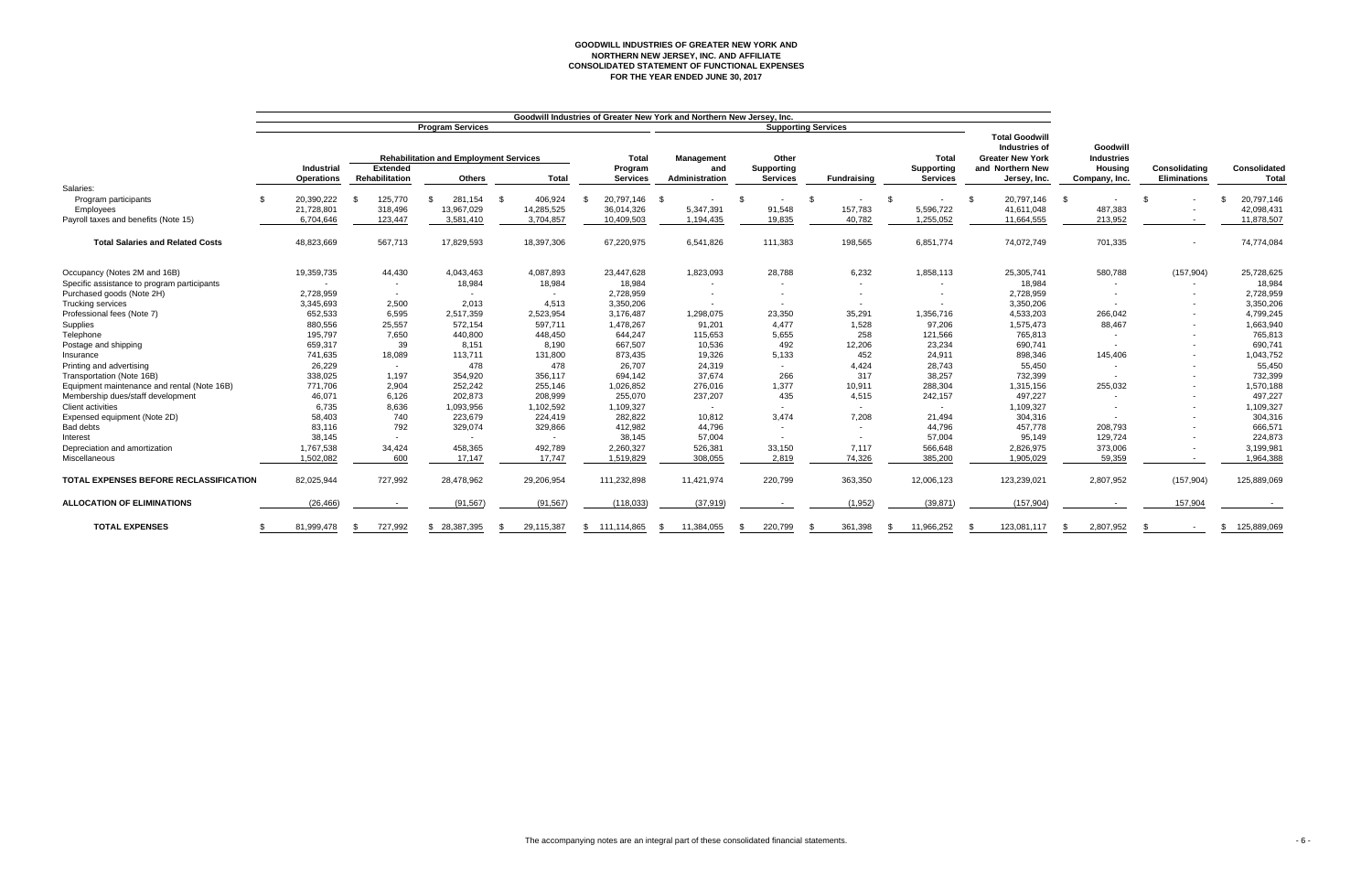#### **GOODWILL INDUSTRIES OF GREATER NEW YORK AND NORTHERN NEW JERSEY, INC. AND AFFILIATE CONSOLIDATED STATEMENTS OF CASH FLOWS FOR THE YEARS ENDED JUNE 30, 2018 AND 2017**

|                                                                      | 2018              | 2017              |
|----------------------------------------------------------------------|-------------------|-------------------|
| <b>CASH FLOWS FROM OPERATING ACTIVITIES:</b>                         |                   |                   |
| Change in net assets                                                 | \$<br>(6,026,374) | \$<br>(1,040,630) |
|                                                                      |                   |                   |
| Adjustments to reconcile change in net assets to                     |                   |                   |
| net cash provided by operating activities:                           |                   |                   |
| Depreciation and amortization                                        | 2,501,762         | 3,199,981         |
| Realized gains on investment sales                                   | (303, 323)        | (23, 296)         |
| Unrealized gains on investments                                      | (1,473,201)       | (2,264,065)       |
| Bad debt expense                                                     | 594,277           | 666,571           |
| Subtotal                                                             | (4,706,859)       | 538,561           |
| Changes in operating assets and liabilities:                         |                   |                   |
| (Increase) decrease in assets:                                       |                   |                   |
| Accounts receivable                                                  | (129, 455)        | (1,816,779)       |
| Pledges receivable                                                   | 50,000            | (25,000)          |
| Inventory                                                            | 307,365           | 40,482            |
| Prepaid expenses, deferred charges and other                         | (74,005)          | 539,657           |
| Security deposits held by lessors                                    | (3,911)           | 38,614            |
|                                                                      |                   |                   |
| Increase (decrease) in liabilities:                                  |                   |                   |
| Accounts payable and accrued expenses                                | 6,030,472         | 2,167,701         |
| Payroll taxes payable                                                | 347,589           | 201,698           |
| <b>Accrued salaries</b>                                              | 36,786            | (1,287,610)       |
| Accrued vacation                                                     | 138,749           | (253, 714)        |
| Accrued mortgage interest                                            | 19,842            | 19,842            |
| Deferred revenue/due to funding sources                              | 20,059            | 110,107           |
| Deferred rent                                                        | (71, 269)         | (60, 734)         |
| <b>Net Cash Provided by Operating Activities</b>                     | 1,965,363         | 212,825           |
| <b>CASH FLOWS FROM INVESTING ACTIVITIES:</b>                         |                   |                   |
| Mortgage escrow deposit - net                                        | 4,800             | (7,605)           |
| Property and equipment acquisitions                                  | (639, 248)        | (1,584,283)       |
| Reserve for replacement deposits                                     | (176, 295)        | (165, 204)        |
| Reserve for replacement withdrawals                                  | 103,370           | 138,221           |
| Investment purchases                                                 | (3,019,303)       | (209, 119)        |
| Proceeds from sale of investments                                    | 1,530,935         | 1,955,195         |
| Net Cash (Used in) Provided by Investing Activities                  | (2, 195, 741)     | 127,205           |
|                                                                      |                   |                   |
| <b>CASH FLOWS FROM FINANCING ACTIVITIES:</b>                         |                   |                   |
| Principal repayments of mortgages payable                            | (274, 580)        | (252, 281)        |
| Proceeds from line of credit                                         | 3,400,000         | 2,000,000         |
| Repayment of line of credit                                          | (3,500,000)       | (875,000)         |
| Proceeds from loan payable                                           |                   | 211,387           |
| Repayments of loan payable                                           | (307, 641)        |                   |
| Net Cash (Used in) Provided by Financing Activities                  | (682, 221)        | 1,084,106         |
| <b>NET (DECREASE) INCREASE IN CASH AND CASH EQUIVALENTS</b>          | (912, 599)        | 1,424,136         |
| Cash and Cash Equivalents - Beginning of Year                        | 2,183,429         | 759,293           |
| CASH AND CASH EQUIVALENTS - END OF YEAF                              | \$<br>1,270,830   | \$<br>2,183,429   |
|                                                                      |                   |                   |
| <b>Supplementary Disclosure of Cash Flow Information:</b>            |                   |                   |
| Cash paid during the year for interest (excludes amounts subsidized) | \$<br>103,033     | \$<br>95,149      |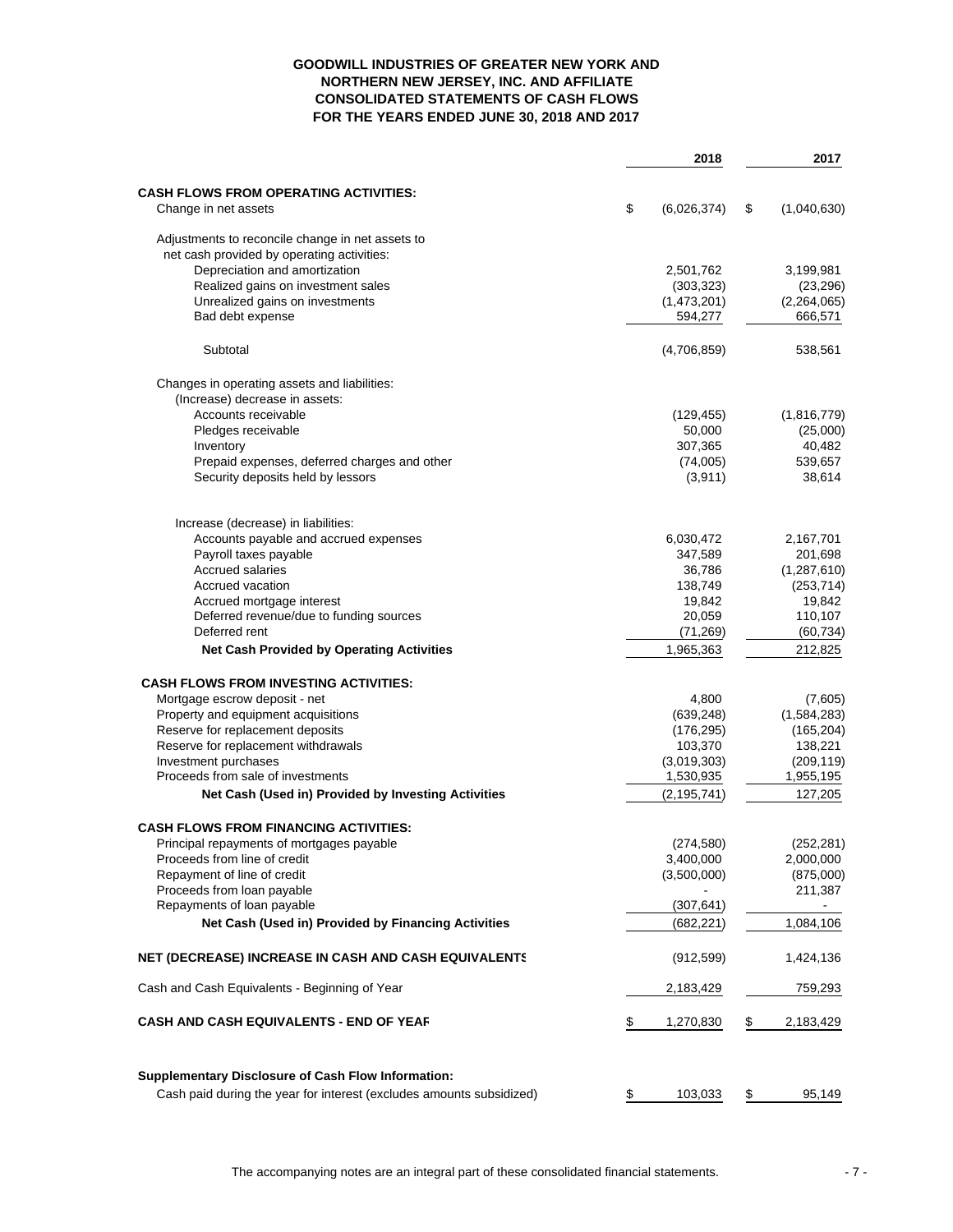## **NOTE 1—ORGANIZATION AND NATURE OF ACTIVITIES**

The consolidated financial statements of Goodwill Industries of Greater New York and Northern New Jersey, Inc. and Affiliate (collectively, "Goodwill") have been prepared by consolidating Goodwill Industries of Greater New York and Northern New Jersey, Inc. (the "Agency") and Goodwill Industries Housing Company, Inc. ("GIHC"). The Agency is organized under the Not-for-Profit Corporation Law of the State of New York. GIHC is organized under the Membership Corporation Law and Article II of the Private Housing Finance Law of the State of New York. The Agency and GIHC have been granted exemption from federal income tax pursuant to Section 501(c)(3) of the Internal Revenue Code. GIHC operates a 202-unit apartment building located in Queens, New York, pursuant to the regulations of the United States Department of Housing and Urban Development ("HUD"). Assets of GIHC cannot be distributed to the Agency or otherwise used (other than for the operating purposes of GIHC) without the written consent of HUD. Goodwill provides housing and comprehensive rehabilitation services to persons with emotional, developmental and/or physical disabilities, the economically disadvantaged and the elderly, receiving its principal governmental support from federal, New York State and New York City sources.

## **NOTE 2—SUMMARY OF SIGNIFICANT ACCOUNTING POLICIES**

- A. Goodwill's consolidated financial statements have been prepared on the accrual basis of accounting. Goodwill adheres to accounting principles generally accepted in the United States of America ("U.S. GAAP").
- B. The consolidated financial statements include the accounts of Goodwill Industries of Greater New York and Northern New Jersey, Inc. and Goodwill Industries Housing Company, Inc. Upon consolidation, all significant intercompany balances and transactions are eliminated.
- C. Goodwill maintains its net assets under the following three classes:
	- Unrestricted represents resources available for support of Goodwill's operations over which the Board of Directors has discretionary control.
	- Temporarily restricted represents assets resulting from contributions and other inflows of assets whose use by Goodwill is limited by donor-imposed stipulations. In addition, earnings on endowment assets are classified as temporarily restricted until appropriated for operations by the Board of Directors. When a restriction expires (that is, when a stipulated time restriction ends or purpose restriction is accomplished, or endowment earnings are appropriated for operations), temporarily restricted net assets are reclassified to unrestricted net assets and reported in the consolidated statements of activities as net assets released from restrictions. However, if a restriction is fulfilled in the same time period in which the contribution is received, Goodwill reports the support as unrestricted.
	- Permanently restricted represents those resources received subject to donor-imposed stipulations that they be maintained intact in perpetuity by Goodwill.
- D. Property and equipment is stated at cost less accumulated depreciation or amortization. These amounts do not purport to represent replacement or realizable values. The Agency capitalizes property and equipment with a cost of \$1,500 or more and a useful life of greater than two years. GIHC capitalizes property and equipment with a cost of \$250 or more and a useful life of greater than one year. Depreciation is provided on a straight-line basis over the estimated useful lives of the assets. Leasehold improvements are amortized over the shorter of the useful life of the asset or the remaining term of the lease. Certain purchases of equipment are expensed by Goodwill (rather than capitalized) because the cost of these items was reimbursed by governmental funding sources, where the contractual agreement specifies that title to these assets rests with the governmental funding source rather than Goodwill.
- E. Goodwill considers all highly liquid instruments with maturities of 90 days or less when acquired to be cash and cash equivalents, except for cash maintained in its investment portfolio. Tenant security deposits held are maintained in bank cash accounts and are not considered cash and cash equivalents for statement of cash flow purposes.
- F. Investments and the reserve for replacements are recorded at fair value.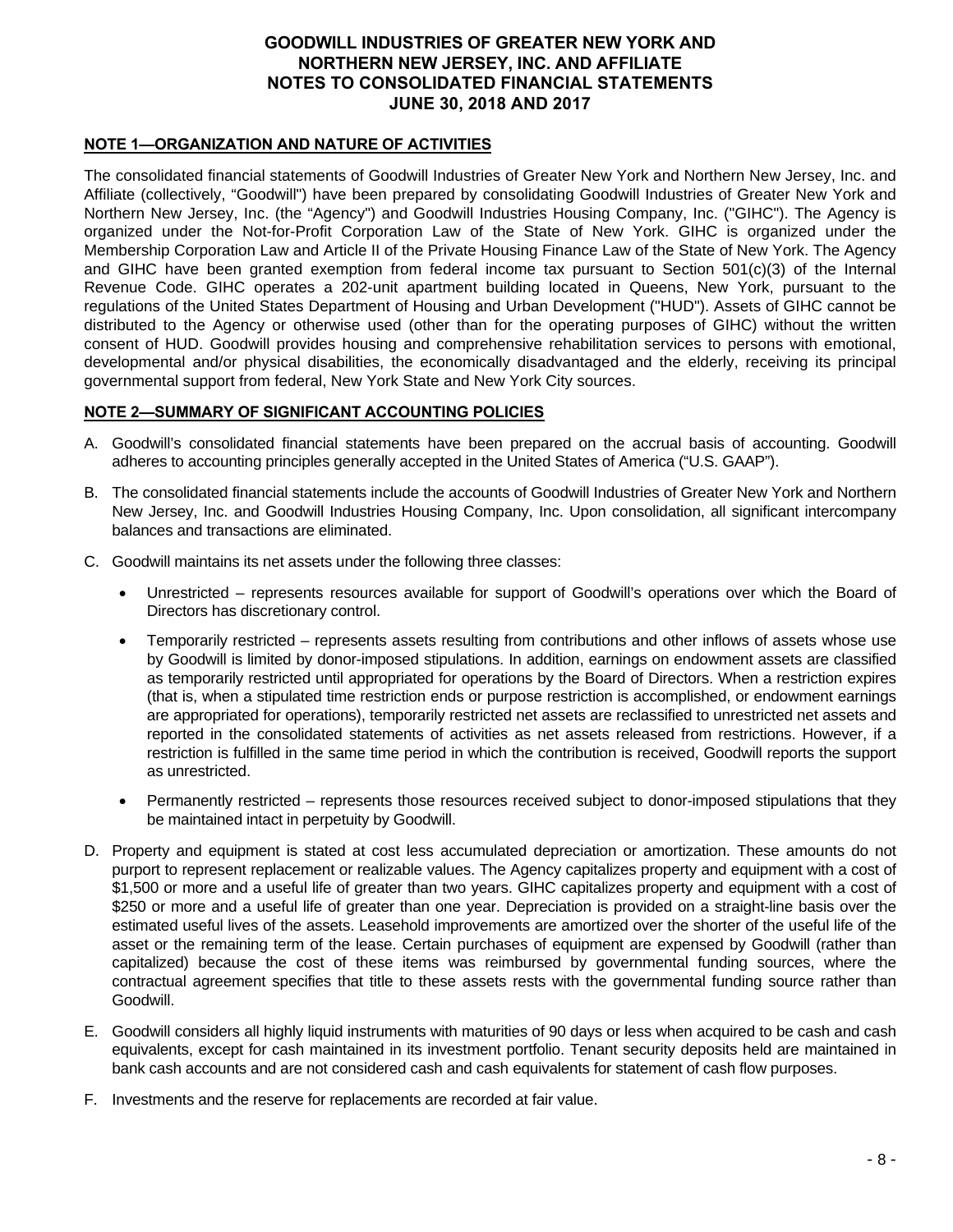## **NOTE 2—SUMMARY OF SIGNIFICANT ACCOUNTING POLICIES (Continued)**

- G. Goodwill determines whether an allowance for doubtful accounts should be provided for accounts and pledges receivable. Such estimates are based on management's assessment of the aged basis of its government funding sources, current economic conditions, creditworthiness of tenants, government, customers, contributors and other sources and historical information. Pledges receivable that are expected to be collected in future years are recorded at their net present value (if materially less than the actual amount pledged) computed using the risk adjusted interest rate applicable to the year in which the contribution is made.
- H. During the years ended June 30, 2018 and 2017, Goodwill received contributed merchandise (clothing, etc.) with a fair value estimated to be \$47,995,632 and \$43,915,917, respectively. Goodwill reflects such contributed merchandise as contribution revenue in the accompanying consolidated financial statements. Goodwill reflects its industrial operations sales net of the aforementioned estimated amount of contributed goods. This merchandise requires program-related expenses/processes accomplished by people with disabilities and other disadvantaging conditions before it reaches its point of sale. The fair value of the contributed merchandise is estimated at the retail sales value in excess of the processing costs. The contributed merchandise inventory is estimated by utilizing inventory turnover rates. Inventory consists of the following as of June 30:

|                                            | 2018                 | 2017                       |
|--------------------------------------------|----------------------|----------------------------|
| Contributed merchandise<br>Purchased goods | \$<br>3,999,638<br>- | \$<br>3,659,660<br>647,343 |
|                                            | 3,999,638            | 4,307,003                  |

In addition, Goodwill records contributed services and goods (other than merchandise) at their fair values on the date received. For the years ended June 30, 2018 and 2017, Goodwill received contributed services, goods and rent which amounted to approximately \$0 and \$79,000, respectively.

- I. Goodwill recognizes bequests and legacies when the proceeds are measurable and an irrevocable right to the proceeds has been established by Goodwill. Goodwill's policy is to designate bequests and legacies as Board designated net assets.
- J. The costs of providing the various program and supporting services have been summarized on a functional basis in the consolidated statements of functional expenses. Accordingly, certain costs have been allocated among programs and supporting services benefited.
- K. The preparation of consolidated financial statements in conformity with U.S. GAAP requires management to make estimates and assumptions that affect the reported amounts of assets and liabilities and disclosures at the date of the financial statements and the reported amounts of revenues and expenses during the reporting period. Actual results could differ from those estimates.
- L. Fair value measurements are based on the price that would be received to sell an asset or paid to transfer a liability in an orderly transaction between market participants at the measurement date. In order to increase consistency and comparability in fair value measurements, a fair value hierarchy prioritizes observable and unobservable inputs used to measure fair values into three levels as described in Note 7.
- M. Goodwill leases real property under various leases through 2033. The difference between rental payments actually due under the lease and rent expense calculated on the straight-line basis for the years ended June 30, 2018 and 2017, amounted to \$71,269 and \$60,734, respectively, and is reflected in the accompanying consolidated statements of activities as occupancy expense below lease payments. As of June 30, 2018 and 2017, a liability in the amount of \$2,093,491 and \$2,164,760, respectively, is reflected on the accompanying consolidated statements of financial position as deferred rent.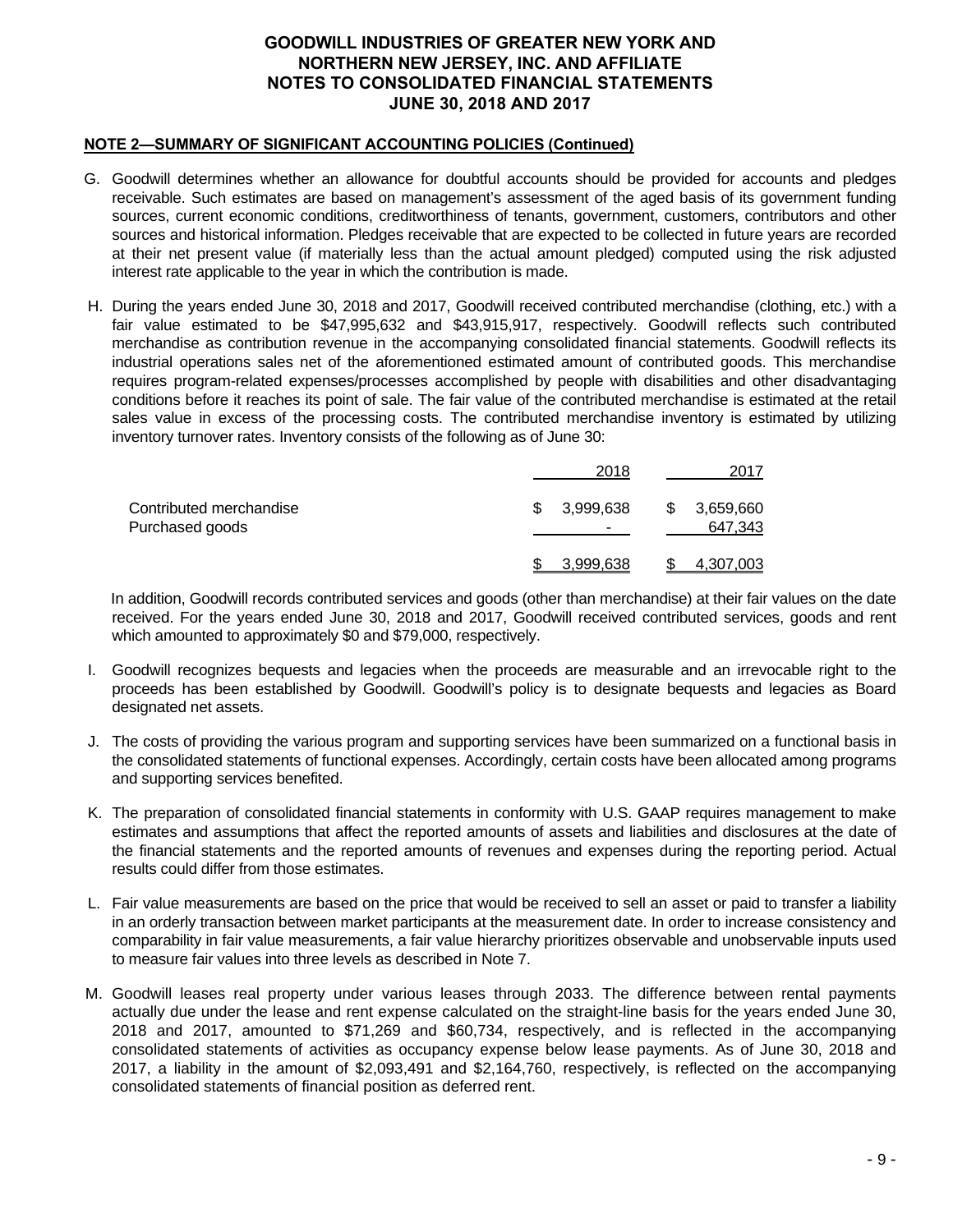## **NOTE 2—SUMMARY OF SIGNIFICANT ACCOUNTING POLICIES (Continued)**

- N. Effective for the year ended June 30, 2018, the Agency adopted the guidance issued by the Financial Accounting Standards Board ("FASB") Accounting Standards Update ("ASU") 2015-07, *Disclosure for Investments in Certain Entities that Calculate NAV*. Under the amendment, investments in entities for which fair value is calculated using the net asset value ("NAV") are no longer required to categorize within the fair value hierarchy those investments that use NAV as a practical expedient, although there must be a reconciliation of the fair value hierarchy to amounts presented in the consolidated statements of financial position. Goodwill has reflected the effects of this amendment as of and for the years ended June 30, 2018 and 2017.
- O. Certain line items in the June 30, 2017 financial statements have been reclassified to conform to the June 30, 2018 presentation. These changes had no impact on the change in net assets for the year ended June 30, 2017.

## **NOTE 3—PLEDGES RECEIVABLE**

As of June 30, 2018 and 2017, pledges receivable are expected to be collected as follows:

|                    | 2018                     | $201^{\circ}$ |
|--------------------|--------------------------|---------------|
| Less than one year | -                        | 50,000        |
|                    | $\overline{\phantom{0}}$ | 50.000        |

## **NOTE 4—RESERVE FOR REPLACEMENTS**

A regulatory agreement between GIHC and HUD requires that GIHC maintain a reserve fund for replacements under the control of the New York City Housing Development Corporation. The funds are periodically used with the consent of HUD. As of June 30, 2018 and 2017, the funds were invested in United States Treasury bills.

## **NOTE 5—ACCOUNTS RECEIVABLE**

Accounts receivable consists of the following as of June 30:

|                                                         | 2018              | 2017              |
|---------------------------------------------------------|-------------------|-------------------|
| Government sources:                                     |                   |                   |
| New York City Human Resources Administration            | \$<br>2,174,233   | \$<br>1,835,483   |
| New York State Vocational and Educational Services for  |                   |                   |
| Individuals with Disabilities                           | 96,243            | 121,619           |
| New York City Department of Youth & Community           |                   |                   |
| Development                                             | 705,654           | 901,114           |
| New York State Office for People with Developmental     |                   |                   |
| <b>Disabilities</b>                                     | 1,579,553         | 1,204,274         |
| New York City Department of Health and Mental Hygiene   | 1,010,905         | 1,038,339         |
| Other                                                   | 1,126,389         | 968,858           |
| Industrial operations and other:                        |                   |                   |
| Good Temps (a temporary staffing service for employers) | 3,849,350         | 4,050,965         |
| Others:                                                 |                   |                   |
| <b>Janitorial Services</b>                              | 118,996           | 135,189           |
| Motor Messenger                                         | 81,140            | 229,213           |
| Tenants receivable                                      | 355,530           | 442,105           |
| Other receivables                                       | 796,414           | 1,478,718         |
| Subtotal                                                | 11,894,407        | 12,405,877        |
| Less: allowance for doubtful accounts                   | <u>(826,970)</u>  | <u>(873,618)</u>  |
|                                                         | <u>11,067,437</u> | <u>11,532,259</u> |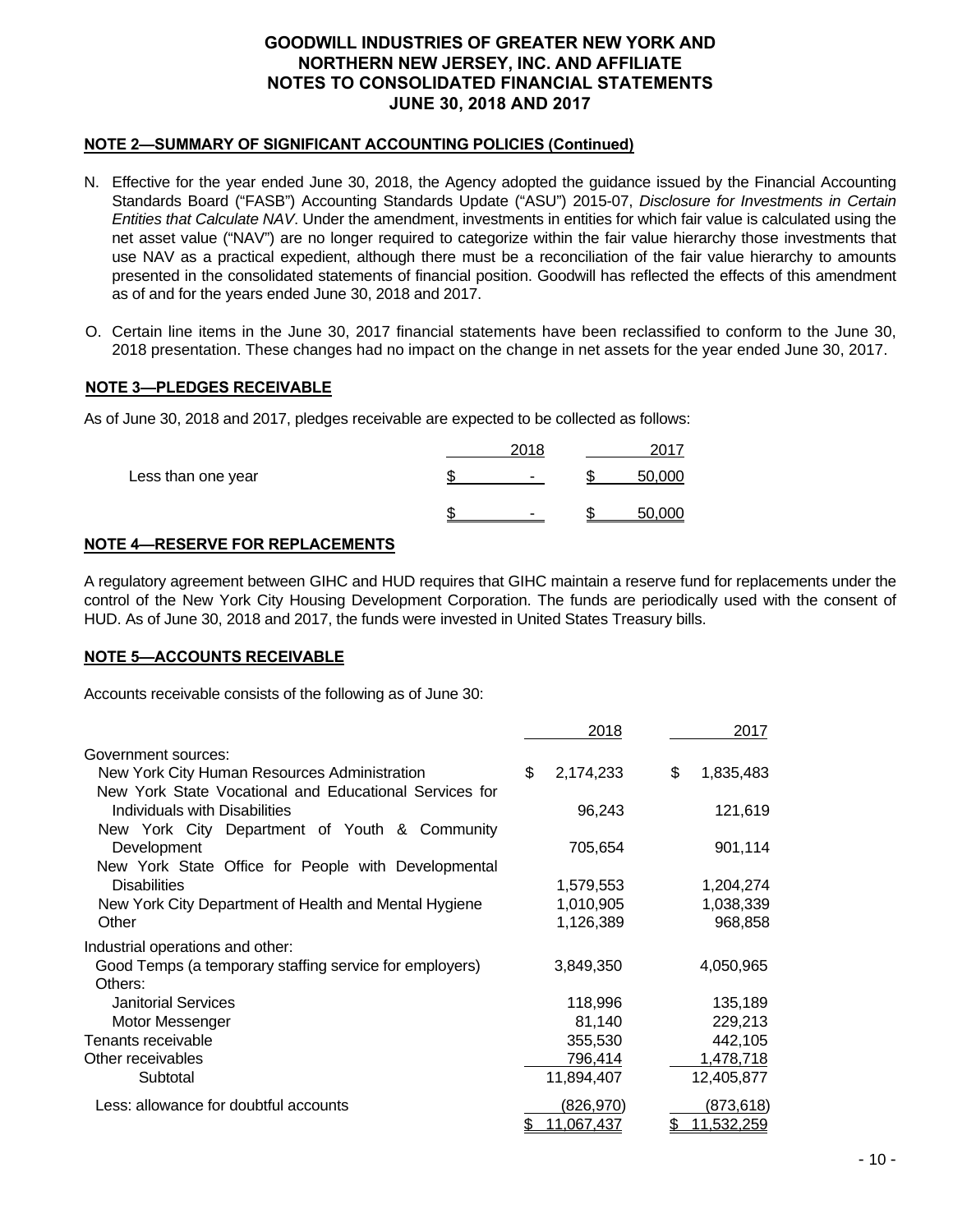## **NOTE 6—PROPERTY AND EQUIPMENT**

Property and equipment consists of the following as of June 30:

|                                      | 2018            | 2017              | <b>Estimated Useful</b><br>Lives |
|--------------------------------------|-----------------|-------------------|----------------------------------|
| Land                                 | \$<br>1,432,988 | \$<br>1,432,988   |                                  |
| Buildings and improvements           | 24,620,280      | 24,476,817        | 5-50 years                       |
| Equipment                            | 21,889,914      | 21,626,957        | 5-10 years                       |
| Leasehold improvements               | 15,484,092      | 15,313,059        | 2-12 years                       |
| Transportation equipment             | 847,577         | 759,826           | 5 years                          |
| Construction-in-progress (see below) | 4,080           | 30,036            |                                  |
| Collection boxes                     | 145,042         | 145,042           | 5 years                          |
| <b>Total cost</b>                    | 64.423.973      | 63,784,725        |                                  |
| Less: accumulated depreciation and   |                 |                   |                                  |
| amortization                         | (54,376,864)    | (51,875,102)      |                                  |
| Net book value                       | 10,047,109      | <u>11,909,623</u> |                                  |

During the year ended June 30, 2017, Goodwill disposed of fully depreciated property and equipment amounting to \$414,366.

Goodwill is involved in a variety of construction projects as of June 30, 2018, whereby Goodwill will incur additional costs subsequent to June 30, 2018.

Depreciation and amortization expense for the years ended June 30, 2018 and 2017, amounted to \$2,501,762 and \$3,199,981, respectively.

Goodwill classified building and improvements (net) as held for sale in the accompanying consolidated financial statements amounting to \$1,405,032 for each of the years ended June 30, 2018 and 2017.

During the year ended June 30, 2018, Goodwill's Board approved a resolution authorizing management to explore the sale of land and building in Astoria, NY.

#### **NOTE 7—INVESTMENTS**

Investments consist of the following as of June 30:

|                                                              | 2018       | 2017              |
|--------------------------------------------------------------|------------|-------------------|
| Money market funds                                           | 2,858,552  | 520.163           |
| Equities                                                     | 12,462,679 | 11,811,380        |
| Corporate bonds                                              | 2,468,869  | 2,036,455         |
| Limited partnerships (consisting primarily of listed stocks) | 5,446,543  | 5,603,753         |
|                                                              | 23,236,643 | <u>19,971,751</u> |

Investments are subject to market volatility that could substantially change their carrying value in the near term.

Investment activity (including endowment earnings appropriation of \$886,995 and \$895,977, respectively) consists of the following for the years ended June 30:

|                                    | 2018      |     | 2017      |
|------------------------------------|-----------|-----|-----------|
| Realized gains on investment sales | 303.323   | \$. | 23.296    |
| Unrealized gains on investments    | 1.473.201 |     | 2.264.065 |
| Interest and dividend income       | 310.298   |     | 300,097   |
|                                    | 2.086.822 |     | 2.587.458 |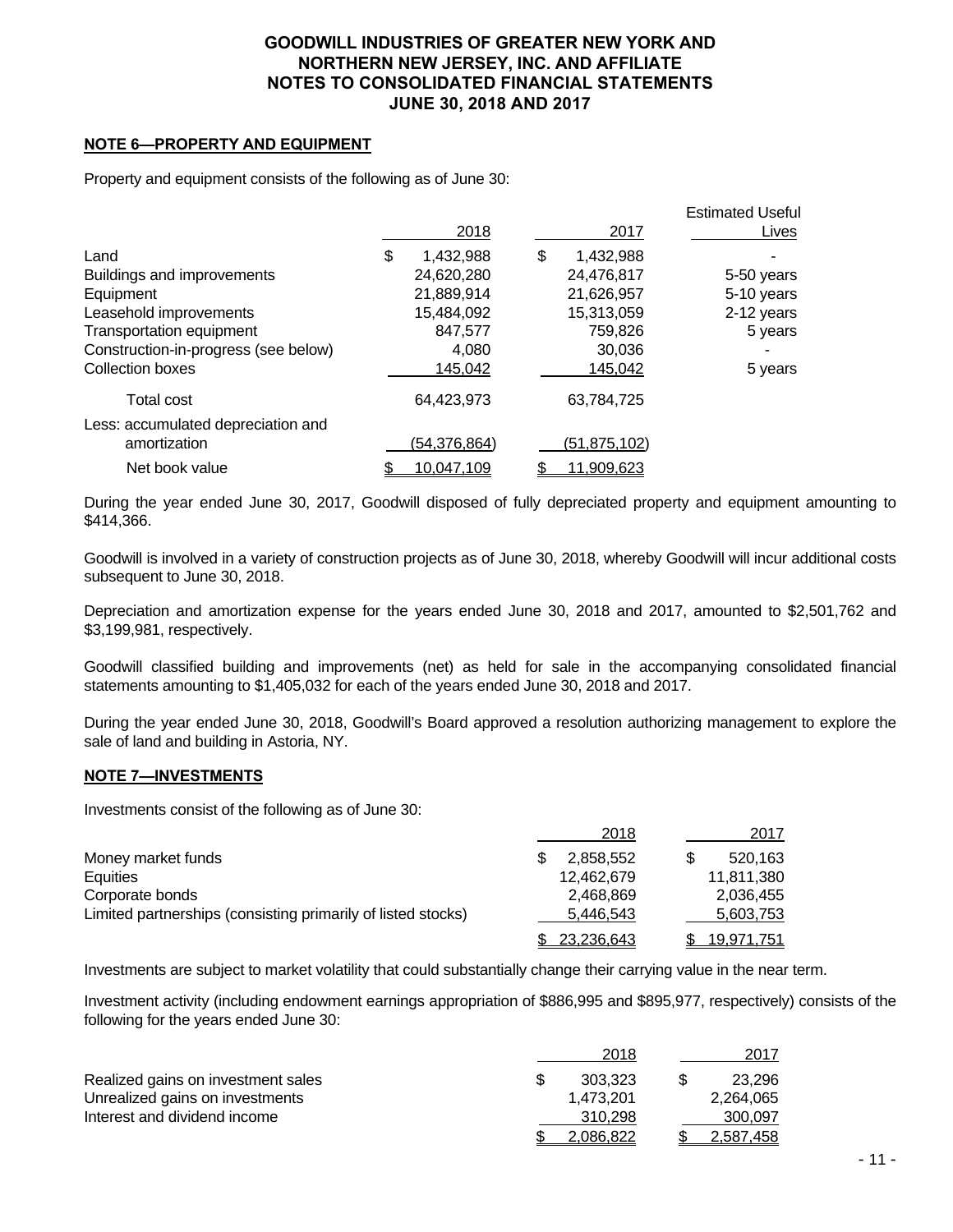## **NOTE 7—INVESTMENTS (Continued)**

For the years ended June 30, 2018 and 2017, investment expenses amounted to \$23,344 and \$39,410, respectively, and are included in professional fees in the accompanying consolidated statements of functional expenses.

The fair value hierarchy defines three levels as follows:

Level 1 – Valuations based on quoted prices (unadjusted) in an active market that are accessible at the measurement date for identical assets or liabilities. The fair value hierarchy gives the highest priority to Level 1 inputs.

Level 2 – Valuations based on observable inputs other than Level 1 prices such as quoted prices for similar assets or liabilities; quoted prices in inactive markets; or model-derived valuations in which all significant inputs are observable or can be derived principally from or corroborated with observable market data.

Level 3 – Valuations based on unobservable inputs are used when little or no market data is available. The hierarchy gives lowest priority to Level 3 inputs.

In determining fair value, Goodwill utilizes valuation techniques that maximize the use of observable inputs and minimize the use of unobservable inputs to the extent possible in its assessment of fair value. Following is a description of the valuation methodologies used for assets measured at fair value.

#### **Money market funds:**

Money market funds are valued at the net asset value ("NAV") at a constant \$1.00 per share.

#### **Equities:**

Equity securities are valued at the closing price reported on the active market on which the individual securities are traded.

#### **Corporate bonds:**

Corporate bonds are valued at the closing price reported in the active market in which the bond is traded.

#### **U.S. Treasury notes:**

U.S. Treasury notes are valued at the closing price reported in the active market in which the individual securities are traded.

#### **Limited partnerships – equity securities:**

Investments in limited partnerships are valued using NAV as a practical expedient. The majority of the underlying investments of the limited partnerships consist of common stock, preferred stock, money market funds and debt instruments, which are generally classified as Level 1 investments in the partnership's audited financial statements.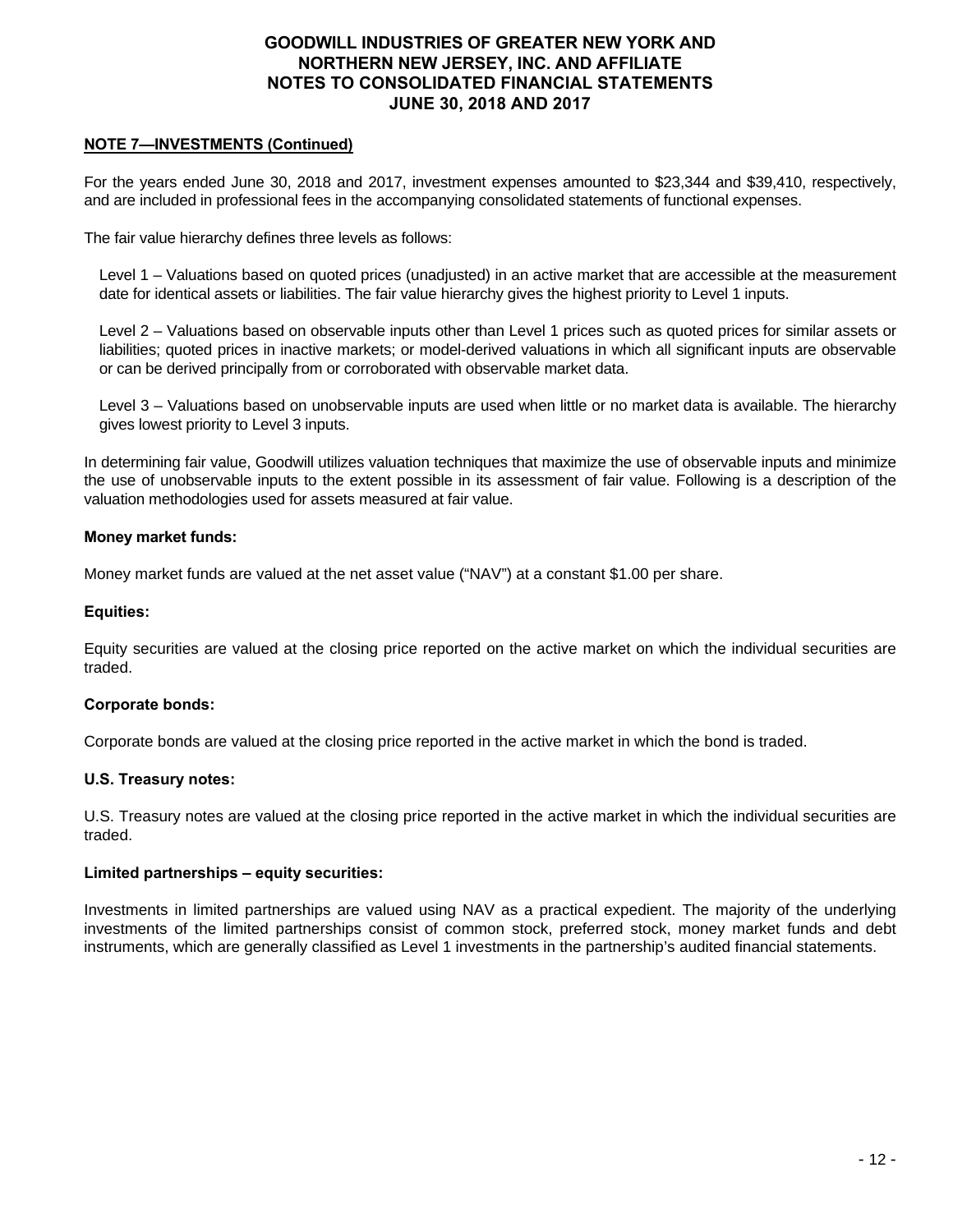## **NOTE 7—INVESTMENTS (Continued)**

Financial assets carried at fair value at June 30, 2018, are classified in the table as follows:

|                                                                        |    | Level 1    | Level 2 | Level 3 | Total        |
|------------------------------------------------------------------------|----|------------|---------|---------|--------------|
| Assets Carried at Fair Value:<br>Investments:                          |    |            |         |         |              |
| Money market funds                                                     | \$ | 2,858,552  | \$      | \$      | \$2,858,552  |
|                                                                        |    |            |         |         |              |
| <b>Equities</b>                                                        |    | 12,462,679 |         |         | 12,462,679   |
| Corporate bonds                                                        |    | 2,468,869  |         |         | 2,468,869    |
| Subtotal                                                               |    | 17,790,100 |         |         | 17,790,100   |
| Reserve for replacements:                                              |    |            |         |         |              |
| U.S. Treasury notes                                                    |    | 552,517    |         |         | 552,517      |
|                                                                        | S  | 18,342,617 | \$      |         | 18,342,617   |
| Investments measured using net asset<br>value as a practical expedient |    |            |         |         | 5,446,543    |
| Total investments, at fair value                                       |    |            |         |         | \$23,789,160 |

Financial assets carried at fair value at June 30, 2017, are classified in the table as follows:

|                                                                        | Level 1       | Level <sub>2</sub> | Level 3 | Total         |
|------------------------------------------------------------------------|---------------|--------------------|---------|---------------|
| Assets Carried at Fair Value:<br>Investments:                          |               |                    |         |               |
| Money market funds                                                     | \$<br>520,163 | \$                 | \$      | \$<br>520,163 |
| Equities                                                               | 11,811,380    |                    |         | 11,811,380    |
| Corporate bonds                                                        | 2,036,455     |                    |         | 2,036,455     |
| Subtotal                                                               | 14,367,998    |                    |         | 14,367,998    |
| Reserve for replacements:                                              |               |                    |         |               |
| U.S. Treasury notes                                                    | 479,592       |                    |         | 479,592       |
|                                                                        | 14,847,590    | \$                 |         | 14,847,590    |
| Investments measured using net asset<br>value as a practical expedient |               |                    |         | 5,603,753     |
| Total investments, at fair value                                       |               |                    |         | \$20,451,343  |

The following table summarizes investments for which fair value is measured using the net asset value per share practical expedient as of June 30, 2018 and 2017:

|                     | Fair Value<br>at June 30, 2018 | Fair Value |           | Unfunded<br>at June 30, 2017 Commitment |        | Redemption<br>Frequency | Redemption<br>Notice Period |
|---------------------|--------------------------------|------------|-----------|-----------------------------------------|--------|-------------------------|-----------------------------|
| Limited partnership | 5.446.543 \$                   |            | 5.603.753 | S.                                      | $\sim$ | Monthly                 | 10 days                     |

The investment objective of the partnership is to seek capital appreciation by investing primarily in equity securities (and securities convertible into equity securities) issued by non-U.S. issuers.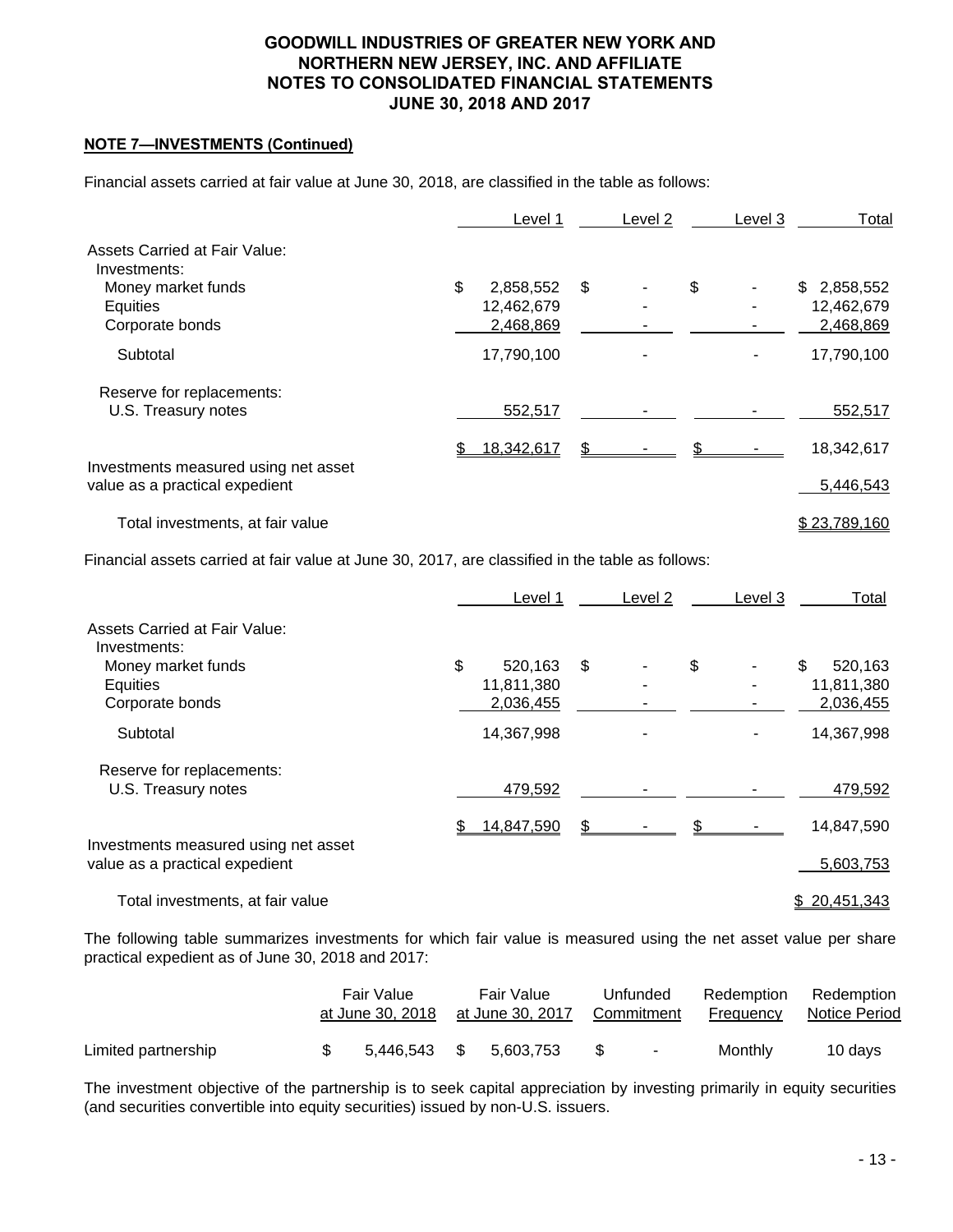## **NOTE 8—DEFERRED REVENUE/DUE TO FUNDING SOURCES**

Included in deferred revenue/due to funding sources as of June 30, 2018 and 2017, was a Community Support Program ("CSP") Medicaid liability due to the New York State Office of Mental Health ("NYS OMH") amounting to \$1,169,773.

The balance represents advances received from various funding sources under government grants for which Goodwill has not yet met the grant conditions or provided the services. In addition, it includes amounts due to government agencies for advances received during current and prior years. Such amounts will be recouped by the funding sources.

#### **NOTE 9—MORTGAGES PAYABLE**

Mortgages payable consist of the following as of June 30:

|                                          |           |           | Annual        | Due  |
|------------------------------------------|-----------|-----------|---------------|------|
|                                          | 2018      | 2017      | Interest Rate | Date |
| HUD insured note                         | 351.147   | 625.727   | 8.500%        | 2019 |
| Subordinate note - HDC                   | 835,000   | 835,000   | 7.757%        | 2029 |
| Subordinate note – HDC deferred interest | 777,348   | 777.348   |               | 2029 |
|                                          | 1.963.495 | 2.238.075 |               |      |

The HUD insured note is payable to the New York City Housing Development Corporation ("HDC") and is secured by GIHC's property located in Astoria, Queens, New York, as well as the rental receipts. This mortgage is secured by HUD pursuant to Section 223(f) of the National Housing Act. The monthly payment is \$26,436, applied first to interest with the balance to principal. HUD is obligated, pursuant to an agreement for interest reduction payments, to pay HDC the difference between the debt service computed at the actual mortgage rate of 8.50% annually and the debt service computed at 1% annually, up to an annual maximum of \$225,756. The actual subsidy of GIHC's interest expense was \$208,410 and \$210,201 for the years ended June 30, 2018 and 2017, respectively.

The second mortgage is payable to the HDC and is secured by GIHC's property located in Astoria, Queens, New York, as well as the rents. The monthly payment is \$5,398, applied first to interest with the balance to principal. During the years ended June 30, 2018 and 2017, no payments were applied to principal. HUD is obligated, pursuant to an agreement for interest reduction payments, to pay HDC the difference between the debt service computed at the actual mortgage rate of 7.757% annually and the debt service computed at 1% annually, up to an annual maximum of \$44,929. The actual subsidy of GIHC's interest expense was \$44,929 for each of the years ended June 30, 2018 and 2017. Such amounts are included in fees and grants from governmental agencies on the accompanying consolidated financial statements. A balloon payment of any remaining principal and accrued interest on this mortgage is due on August 1, 2029.

The second mortgage provides that when HUD shall cease to hold or insure the HUD note, the deferred interest (\$777,348 as of both June 30, 2018 and 2017), shall be paid in equal monthly installments over a period not exceeding fifteen years.

Future annual principal payments of Goodwill's mortgages payable are as follows for each of the years subsequent to June 30, 2018 and thereafter:

| 2019       | S | 298,850   |
|------------|---|-----------|
| 2020       |   | 53,485    |
| 2021       |   | 1.531     |
| 2022       |   | 1,653     |
| 2023       |   | 1,787     |
| Thereafter |   | 1,606,189 |
|            |   | 1,963,495 |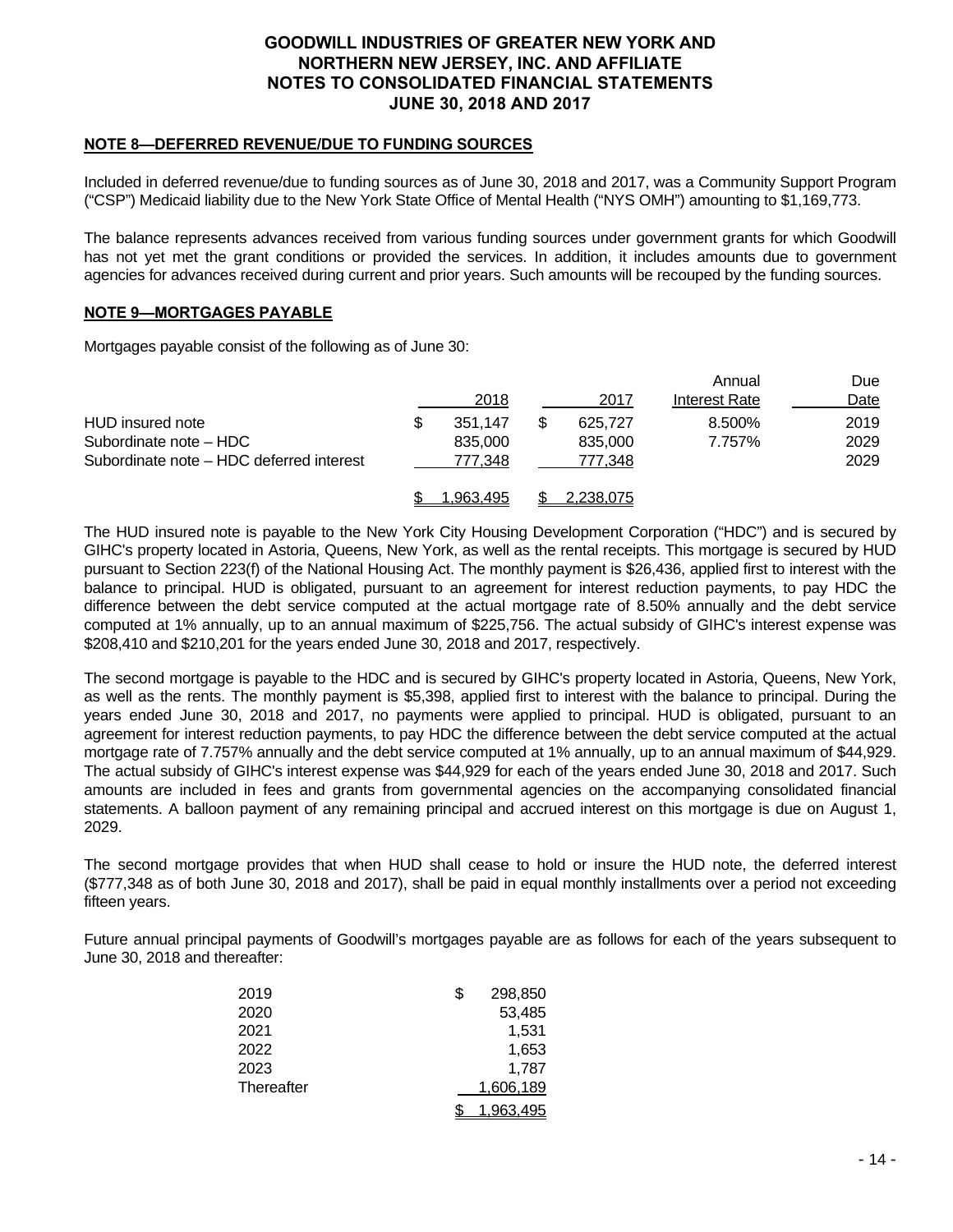## **NOTE 10—LINE OF CREDIT**

During the year ended June 30, 2017, the Agency had a line of credit with a bank that had a maximum borrowing limit of \$3,000,000. Borrowings were secured by certain of the Agency's investments held by the bank. Interest charged by the bank depends on the amount borrowed and ranged between the bank's prime lending rate and the London Inter-Bank Offered Rate ("LIBOR") plus 2%. During the year ended June 30, 2018, the Agency transferred the line of credit to another bank that has a maximum borrowing limit of \$5,000,000 and expires April 2019. Interest charged by the bank is equal to the LIBOR rate plus 0.60 percentage points (2.535% as of June 30, 2018). As of June 30, 2018 and 2017, Goodwill has outstanding borrowings of \$2,700,000 and \$2,800,000, respectively. The outstanding balance as of November 26, 2018, amounted to \$4.2 million. The interest expense for the line of credit for the years ended June 30, 2018 and 2017, amounted to \$77,518 and \$62,987, respectively.

#### **NOTE 11—LOAN PAYABLE**

The Agency borrowed a loan of \$1,000,000 from Goodwill Industries International. The loan is repayable in monthly installments and bears interest at 3.5% and matures in July 2020. The loan is secured by the Agency's future revenue. Interest expense for the loan amounted to \$25,515 and \$32,162 for the years ended June 30, 2018 and 2017, respectively.

Future annual principal payments of the Agency's loan payable are as follows for each of the years ended after June 30, 2018:

| 2019 | 337,626 |
|------|---------|
| 2020 | 210,138 |
| 2021 | 5.982   |
|      | 553,746 |

#### **NOTE 12—TEMPORARILY RESTRICTED NET ASSETS**

Temporarily restricted net assets were available for various program services at June 30, 2018 and 2017. Net assets were released from donor restrictions during the years ended June 30, 2018 and 2017, by incurring expenses satisfying the restricted purpose or occurrence specified by the donors.

## **NOTE 13—PERMANENTLY RESTRICTED NET ASSETS**

Permanently restricted net assets are for an endowment fund. The earnings from the endowment fund are temporarily restricted until appropriated and support the operations of Goodwill.

#### **NOTE 14—ENDOWMENT NET ASSETS**

Endowment net assets consist of donor-restricted and Board designated endowment funds. As required by U.S. GAAP, net assets associated with endowment funds are classified and reported based on the existence or absence of donor imposed restrictions. See Note 2C for details on how Goodwill maintains its net assets.

Goodwill recognizes that New York State adopted as law the New York Prudent Management of Institutional Funds Act ("NYPMIFA") on September 17, 2010. NYPMIFA replaced the prior law which was the Uniform Management of Institutional Funds Act ("UMIFA"). NYPMIFA creates a rebuttable presumption of imprudence if an organization appropriates more than 7% of a donor-restricted permanent endowment fund's fair value (averaged over a period of not less than the preceding five years) in any year. Any unappropriated earnings that would otherwise be considered unrestricted by the donor will be reflected as temporarily restricted until appropriated. All earnings have been appropriated and designated by the Board as of June 30, 2018 and 2017.

Goodwill's Board of Directors has interpreted NYPMIFA as allowing Goodwill to appropriate for expenditure or accumulate so much of an endowment fund as Goodwill determines is prudent for the uses, benefits, purposes, and duration for which the endowment fund is established, subject to the intent of the donor as expressed in the gift instrument.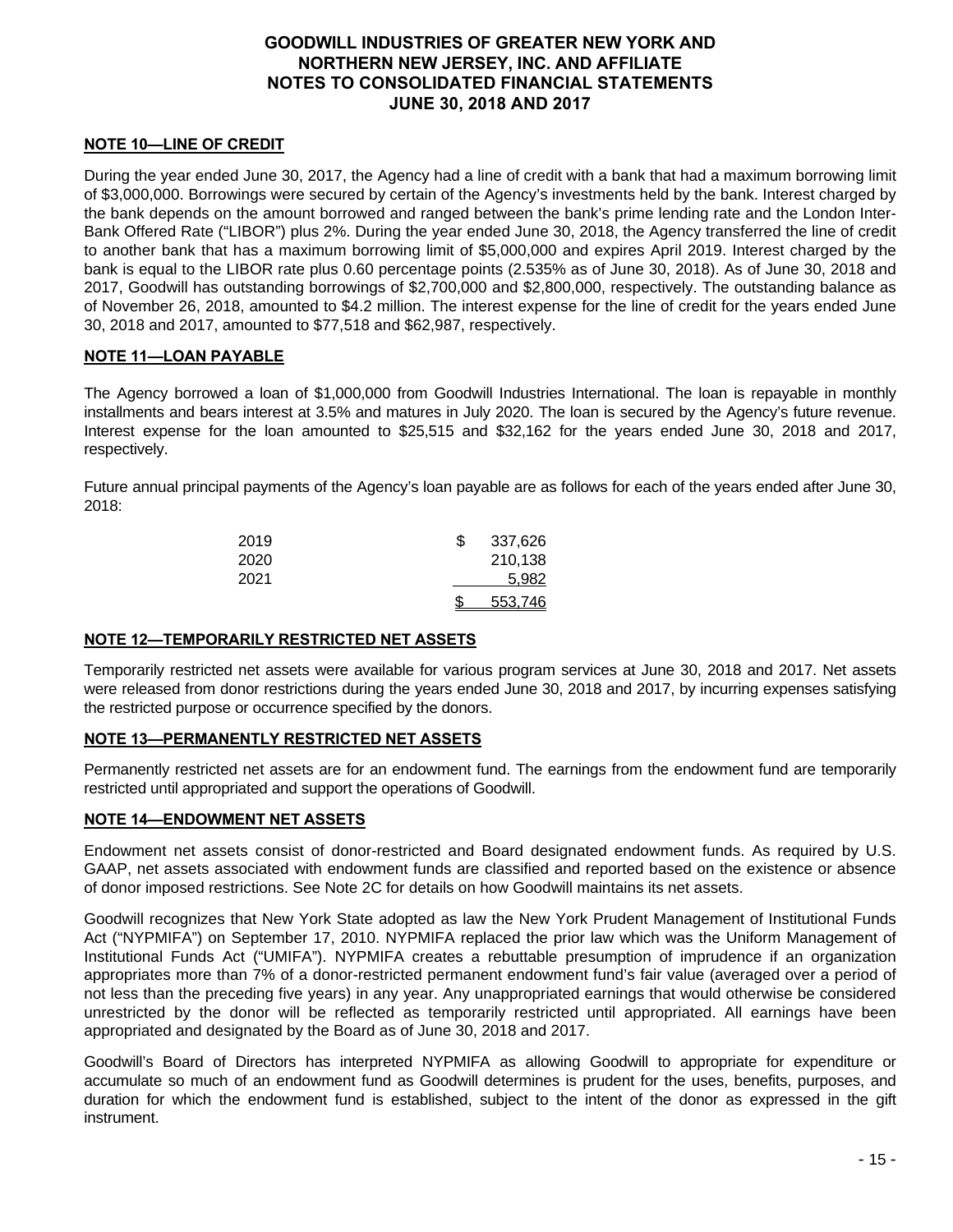## **NOTE 14—ENDOWMENT NET ASSETS (Continued)**

Goodwill has adopted investment and spending policies that attempt to achieve growth of both principal value and income over time sufficient to preserve or increase the purchasing power of the assets of endowed funds and to provide a predicable stream of funding for programs supported by its endowment and other board-designated commitments reflected in the annual operating budget. The investment policy adopted by the board sets forth a quarterly withdrawal rate of 5% on the average quarterly closing fair market value of the previous twenty quarters.

The policy for valuing Goodwill's investments is disclosed in Notes 2F and 2L. In accordance with U.S. GAAP, organizations are required to disclose any deterioration of the fair value of assets associated with donor-restricted endowment funds that fall below the level the donor requires the organization to retain in perpetuity. Goodwill has not incurred such deficiencies in its endowment funds as of June 30, 2018 and 2017.

In May 2017, the Board of Directors lent \$2,000,000 out of the endowment to operations at 4% interest. The loan will be repaid in quarterly installments with interest-only payments made until September 2019. The remaining installments will include principal and interest and will be amortized over the following three years. In April 2018, the Board of Directors lent an additional \$800,000 out of the endowment to operations at 4% interest. Goodwill repaid both loans during the year ended June 30, 2018.

Changes in net endowment assets for year ended June 30, 2018, are as follows:

|                                         |                | Unrestricted - |    |             |               |
|-----------------------------------------|----------------|----------------|----|-------------|---------------|
|                                         | Unrestricted - | <b>Board</b>   |    | Permanently |               |
|                                         | Undesignated   | Designated     |    | Restricted  | Total         |
| Investment activity:                    |                |                |    |             |               |
| Interest and dividends                  | \$             | \$<br>299,750  | \$ | 10,548      | \$<br>310,298 |
| Realized gains                          |                | 293,012        |    | 10,311      | 303,323       |
| Unrealized gains                        |                | 1,423,123      |    | 50,078      | 1,473,201     |
| Investment fees                         |                | (22, 550)      |    | (794)       | (23, 344)     |
|                                         |                | 1,993,335      |    | 70,143      | 2,063,478     |
| Repayment of loan from operations       | (2,800,000)    | 2,800,000      |    |             |               |
| Loaned to operations                    | 800,000        | (800,000)      |    |             |               |
| Interest on loan to operations at 4%    |                | 76,745         |    |             | 76,745        |
| Transfer to Board designated            |                | 70,143         |    | (70, 143)   |               |
| Endowment earnings appropriation        |                | (886, 995)     |    |             | (886,995)     |
| Change in endowment net assets          | (2,000,000)    | 3,253,228      |    |             | 1,253,228     |
| Endowment net assets, beginning of year | 2,000,000      | 18,624,867     |    | 789,878     | 21,414,745    |
| Endowment net assets, end of year       |                | 21,878,095     | £. | 789,878     | 22,667,973    |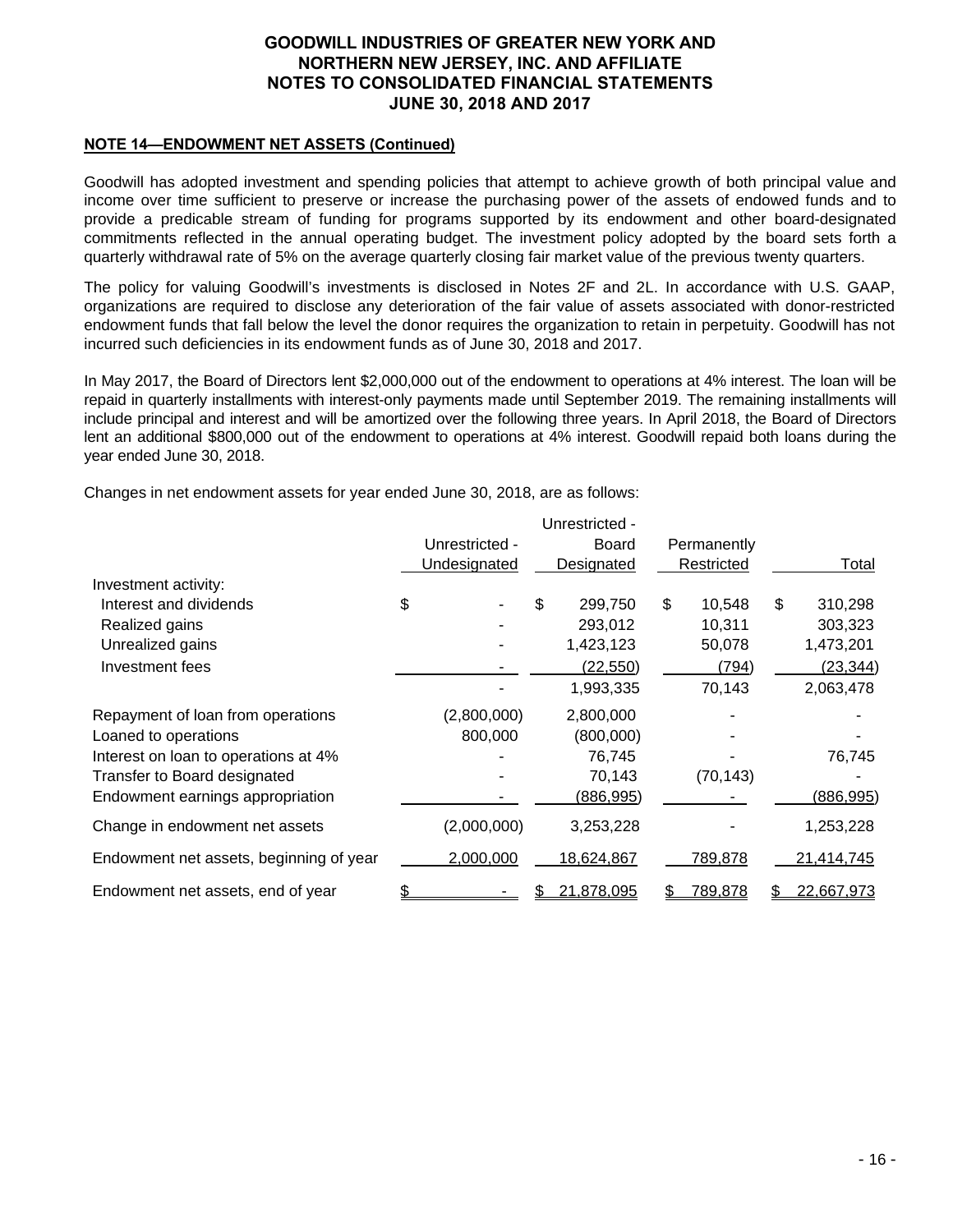## **NOTE 14—ENDOWMENT NET ASSETS (Continued)**

Changes in net endowment assets for year ended June 30, 2017, are as follows:

|                                         |                |    | Unrestricted - |    |             |    |            |
|-----------------------------------------|----------------|----|----------------|----|-------------|----|------------|
|                                         | Unrestricted - |    | Board          |    | Permanently |    |            |
|                                         | Undesignated   |    | Designated     |    | Restricted  |    | Total      |
| Investment activity:                    |                |    |                |    |             |    |            |
| Interest and dividends                  | \$             | \$ | 288,202        | \$ | 11,895      | \$ | 300,097    |
| Realized gains                          |                |    | 22,373         |    | 923         |    | 23,296     |
| Unrealized gains                        |                |    | 2,174,327      |    | 89,738      |    | 2,264,065  |
| Investment fees                         |                |    | (37,848)       |    | (1, 562)    |    | (39, 410)  |
|                                         |                |    | 2,447,054      |    | 100,994     |    | 2,548,048  |
| Contributions to endowments             |                |    | 860,000        |    |             |    | 860,000    |
| Loaned to operations                    | 2,000,000      |    | (2,000,000)    |    |             |    |            |
| Interest on loan to operations at 4%    |                |    | 6,667          |    |             |    | 6,667      |
| Transfer to Board designated            |                |    | 100,994        |    | (100, 994)  |    |            |
| Endowment earnings appropriation        |                |    | (895,977)      |    |             |    | (895, 977) |
| Change in endowment net assets          | 2,000,000      |    | 518,738        |    |             |    | 2,518,738  |
| Endowment net assets, beginning of year |                |    | 18,106,129     |    | 789,878     |    | 18,896,007 |
| Endowment net assets, end of year       | 2,000,000      | SБ | 18,624,867     | S  | 789,878     | S  | 21,414,745 |

Endowment net assets of \$22,667,973 and \$21,414,745 as of June 30, 2018 and 2017, respectively, are included in investments and cash in the accompanying consolidated statements of financial position.

## **NOTE 15—PENSION PLANS**

Goodwill has three pension plans covering all qualifying employees. The first plan is maintained by the Agency and is a qualified money purchase defined contribution pension plan covering all eligible employees. The pension plan provides for a 3% contribution by the Agency. The Agency is also required to match employee contributions in excess of 3%, up to a maximum of 6%. The Agency suspended the matching contribution during the year ended June 30, 2018. Employer contributions amounted to \$13,794 and \$1,117,249 for the years ended June 30, 2018 and 2017, respectively. Such contributions are included in payroll taxes and benefits in the accompanying consolidated financial statements. The second plan is a 403(b) Plan maintained by the Agency that only provides for employee contributions.

The third plan is maintained by GIHC, a participant in a multi-employer pension plan covering its union employees. GIHC contributes to the Building Service 32BJ Pension Fund (the "Plan"), a multi-employer, non-contributory defined benefit pension plan. The Plan provides retirement benefits to eligible participants employed in the building service industry who are covered under collective bargaining agreements. The Plan is administered by a Board of Trustees ("Trustees"). The Plan is subject to the provisions of the Employee Retirement Income Security Act of 1974.

The risks of participating in multi-employer pension plans are different from single-employer plans in that: assets contributed to a multi-employer plan by one employer may be used to provide benefits to employees of other participating employers; if a participating employer stops contributing to the plan, the unfunded obligations of the plan may be borne by the remaining participating employers; and if GIHC stops participating in the multi-employer plan, GIHC may be required to pay the plan an amount based on the underfunded status of the plan, referred to as a withdrawal liability. GIHC has no plans to withdraw.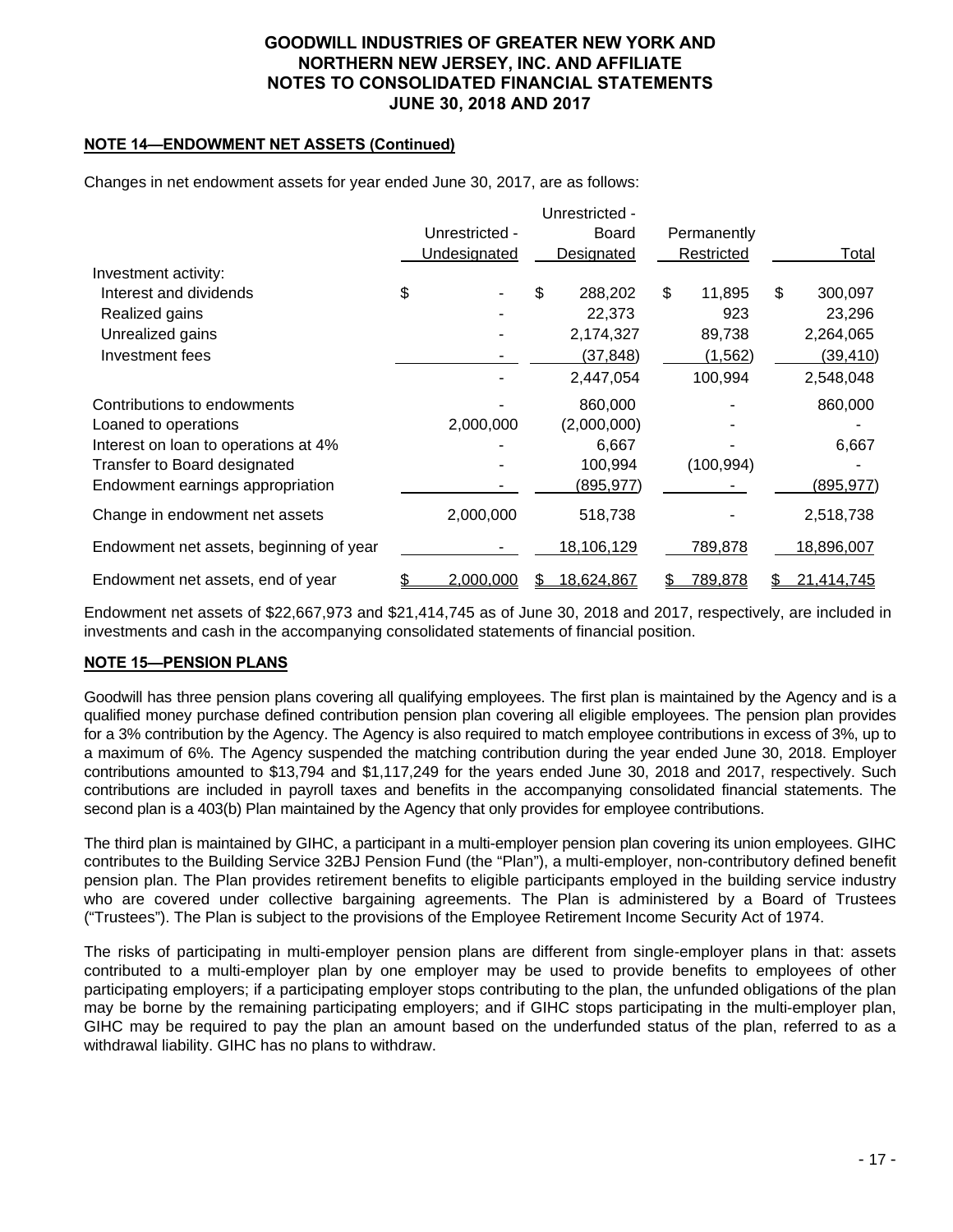## **NOTE 15—PENSION PLANS (Continued)**

According to the audited financial statements of the Plan, the actuary certified that for the Plan year beginning July 1, 2016, the Plan was in critical status (funded percentage is less than 65%), also known as the "red zone" under the Pension Protection Act ("PPA"). The certification of critical status was based upon the actuary's determination that the Plan is projected to have an accumulated funding deficiency for the plan year ending June 30, 2017. The significance of entering critical status is that the Plan's Trustees are required by law to adopt a rehabilitation plan, consistent with the requirements of the PPA, designed to improve the Plan's funding over a period of years. The Trustees adopted a rehabilitation plan consistent with this requirement. The Plan will emerge from critical status when its actuary certifies for a plan year that the Plan is not projected to have an accumulated funding deficiency for the plan year or ant of the nine succeeding plan years. Pursuant to the PPA, a surcharge is imposed on all contributing employers.

GIHC's pension contributions for the years ended June 30, 2018 and 2017, were \$24,409 and \$30,717, respectively. GIHC has not contributed more than 5% of the total contribution to the Plan.

|                 |                       |               | PPA Zone      |               |           |            |
|-----------------|-----------------------|---------------|---------------|---------------|-----------|------------|
|                 |                       |               | <b>Status</b> |               |           |            |
|                 |                       |               | Plan          |               |           |            |
|                 |                       |               | Years         |               |           | Expiration |
|                 |                       |               | 7/1/14 to     | FIP/RP        |           | Date of    |
|                 | Employer              | Pension       | 6/30/15       | <b>Status</b> |           | Collective |
|                 | <b>Identification</b> | Plan          | $7/1/15$ to   | Pending/      | Surcharge | Bargaining |
| Pension Plan    | <b>Number</b>         | <b>Number</b> | 6/30/16       | Implemented   | Imposed   | Agreements |
| <b>Building</b> |                       |               |               |               |           |            |
| Service 32BJ    |                       |               |               |               |           |            |
| Pension Fund    | 13-1879376            | 001           | Red           | Yes           | Yes       | None       |

## **NOTE 16—COMMITMENTS AND CONTINGENCIES**

- A. Pursuant to Goodwill's contractual relationships with certain governmental funding sources, outside governmental agencies have the right to examine the books and records of Goodwill involving transactions relating to these contracts. The accompanying consolidated financial statements make no provision for possible disallowances or payback other than discussed in Note 8. In addition, certain agreements provide that some property and equipment, or portions thereof, either owned by or on loan to Goodwill must be utilized by Goodwill to continue owning and/or using these assets.
- B. Goodwill is obligated, pursuant to various lease agreements, to approximate future minimum annual rentals for real and personal property for years ended after June 30, 2018, as follows:

| 2019       | \$<br>13,496,000 |
|------------|------------------|
| 2020       | 10,769,000       |
| 2021       | 8,941,000        |
| 2022       | 7,498,000        |
| 2023       | 5,576,000        |
| Thereafter | 11,094,000       |
|            | 57.374.000       |

Rent expense for real property amounted to \$19,629,007 and \$15,506,310 for the years ended June 30, 2018 and 2017, respectively. Rent expense for personal property amounted to \$1,520,069 and \$1,315,156 for the years ended June 30, 2018 and 2017, respectively. Such amounts are included in occupancy, transportation and equipment maintenance and rental expenses in the accompanying consolidated financial statements. Goodwill is also obligated for certain other costs at some of the locations. In addition, under the terms of several of the leases, Goodwill is obligated to pay escalation rentals for certain operating expenses and real estate taxes. Subsequent to June 30, 2018, Goodwill renewed a store lease for a ten-year term with a total commitment of approximately \$5.4 million.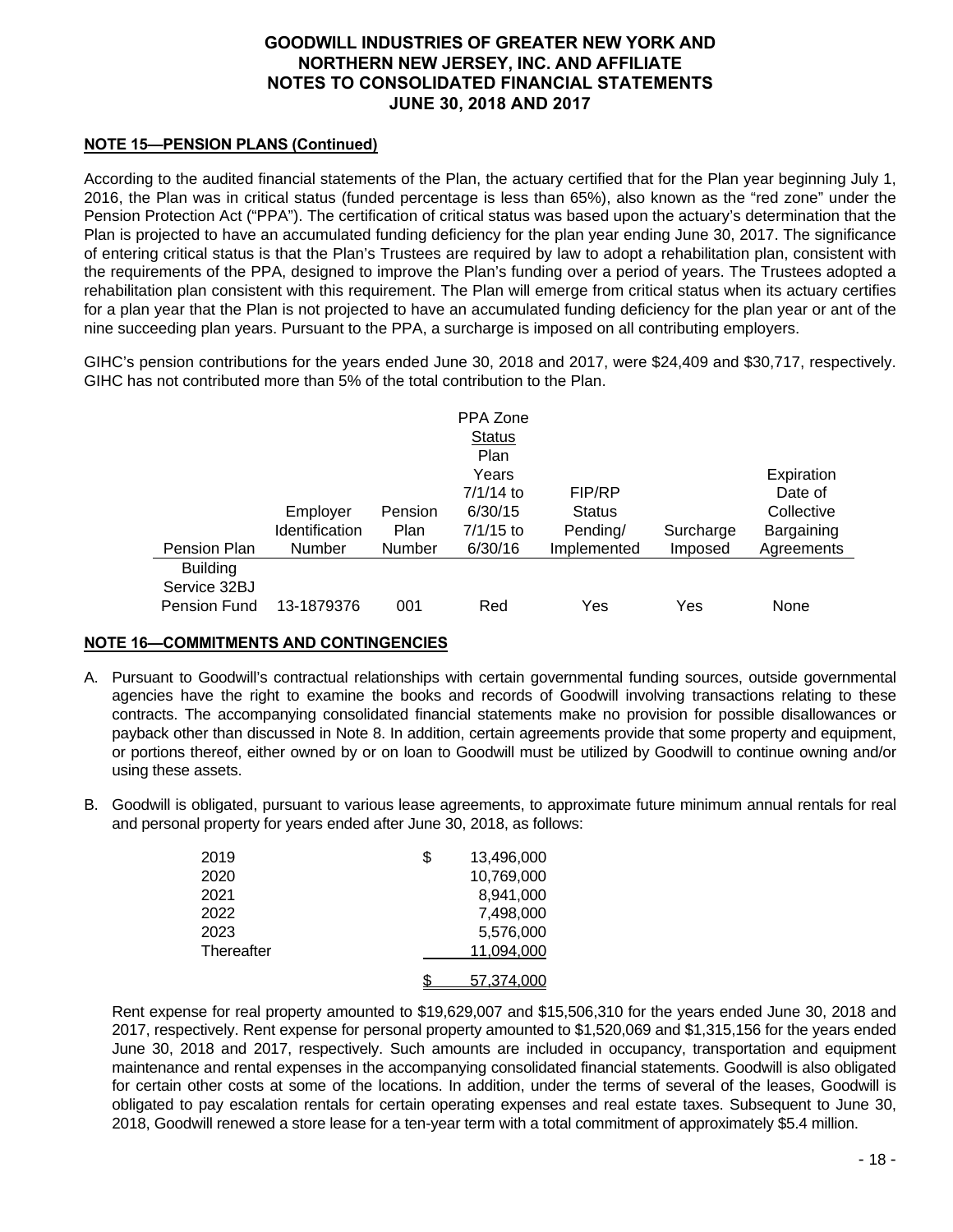## **NOTE 16—COMMITMENTS AND CONTINGENCIES (Continued)**

- C. Goodwill is a defendant with respect to various claims involving accidents and other issues arising in the normal conduct of its business. Management and legal counsels believe the ultimate resolution of these claims will not have a material impact on the financial position and changes in net assets of Goodwill.
- D. Goodwill believes it has no uncertain tax positions as of June 30, 2018 and 2017, in accordance with Accounting Standards Codification ("ASC") Topic 740 ("Income Taxes"), which provides standards for establishing and classifying any tax provisions for uncertain tax positions.

## **NOTE 17―CONCENTRATIONS**

Cash and cash equivalents that potentially subject Goodwill to a concentration of credit risk include cash accounts with various institutions that exceeded the Federal Deposit Insurance Corporation ("FDIC") insurance limits. Interest bearing accounts are insured up to \$250,000 per depositor. As of June 30, 2018 and 2017, cash and cash equivalents held in one bank exceeded FDIC limits by approximately \$1,344,000 and \$1,886,000, respectively. Such excess includes outstanding checks.

#### **NOTE 18―RESTRUCTURING COSTS**

During the years ended June 30, 2018 and 2017, Goodwill approved a plan to restructure certain components of its operations, which included consolidating program sites, closing some locations, and ending some programs. Goodwill intends to complete the restructuring activities during 2019. The following were the estimated accrued restructuring costs as of June 30:

|               | 2018         | 2017             |
|---------------|--------------|------------------|
| Severance pay | \$<br>67,936 | \$<br>982,834    |
| Occupancy     | 7,322,157    | 1,491,645        |
| Other         | 44,895       | 39,736           |
|               | 7,434,988    | <u>2,514,215</u> |

Such amounts are reflected as accounts payable and accrued expenses on the accompanying consolidated statements of financial position. During the years ended June 30, 2018 and 2017, restructuring costs of \$7,623,080 and \$2,758,658, respectively, are reflected on the accompanying consolidated statements of functional expenses. Due to uncertainties in the settlement process, however, it is at least reasonably possible that management's estimates may change in the near term.

## **NOTE 19―SUBSEQUENT EVENTS**

Management has evaluated events subsequent to the date of the consolidated statement of financial position through November 26, 2018, the date the consolidated financial statements were available to be issued.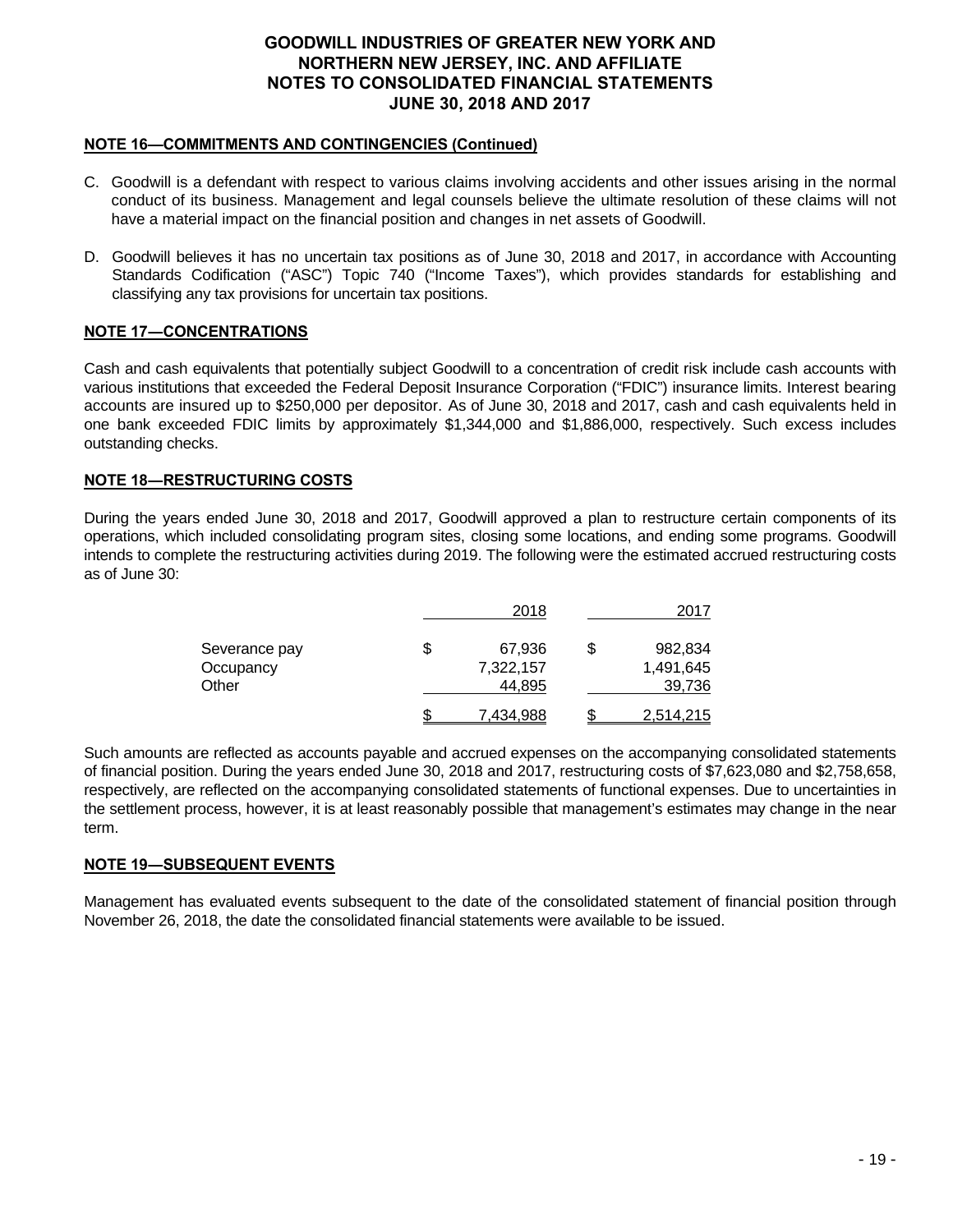#### **GOODWILL INDUSTRIES OF GREATER NEW YORK AND NORTHERN NEW JERSEY, INC. AND AFFILIATE CONSOLIDATING SCHEDULES OF FINANCIAL POSITION AS OF JUNE 30, 2018 AND 2017**

|                                              |     | As of June 30, 2018                                                                                |    |                                                           |    |                                      |     | As of June 30, 2017                  |      |                                                                                                    |    |                                                           |    |                                      |     |                                      |
|----------------------------------------------|-----|----------------------------------------------------------------------------------------------------|----|-----------------------------------------------------------|----|--------------------------------------|-----|--------------------------------------|------|----------------------------------------------------------------------------------------------------|----|-----------------------------------------------------------|----|--------------------------------------|-----|--------------------------------------|
| <b>ASSETS</b>                                |     | Goodwill<br><b>Industries of</b><br>Greater<br>New York and<br><b>Northern New</b><br>Jersey, Inc. |    | Goodwill<br><b>Industries</b><br>Housing<br>Company, Inc. |    | Consolidating<br><b>Eliminations</b> |     | Consolidated<br><b>Total</b><br>2018 |      | Goodwill<br><b>Industries of</b><br>Greater<br>New York and<br><b>Northern New</b><br>Jersey, Inc. |    | Goodwill<br><b>Industries</b><br>Housing<br>Company, Inc. |    | Consolidating<br><b>Eliminations</b> |     | Consolidated<br><b>Total</b><br>2017 |
| Cash and cash equivalents                    | \$. | 1,075,430                                                                                          | \$ | 195,400                                                   | \$ |                                      | \$. | 1,270,830                            | - \$ | 2,002,133                                                                                          | S. | 181,296                                                   | \$ |                                      | \$. | 2,183,429                            |
| Accounts receivable, net                     |     | 10,980,698                                                                                         |    | 86,739                                                    |    |                                      |     | 11,067,437                           |      | 11,318,622                                                                                         |    | 213,637                                                   |    |                                      |     | 11,532,259                           |
| Pledges receivable                           |     |                                                                                                    |    |                                                           |    |                                      |     |                                      |      | 50,000                                                                                             |    |                                                           |    |                                      |     | 50,000                               |
| Inventory                                    |     | 3,999,638                                                                                          |    |                                                           |    |                                      |     | 3,999,638                            |      | 4,307,003                                                                                          |    |                                                           |    |                                      |     | 4,307,003                            |
| Prepaid expenses, deferred charges and other |     | 999,852                                                                                            |    | 48,766                                                    |    |                                      |     | 1,048,618                            |      | 914,351                                                                                            |    | 60,262                                                    |    |                                      |     | 974,613                              |
| Due from affiliate                           |     | 2,400,408                                                                                          |    |                                                           |    | (2,400,408)                          |     |                                      |      | 2,461,752                                                                                          |    | $\overline{a}$                                            |    | (2,461,752)                          |     |                                      |
| Assets held for sale                         |     | 1,405,032                                                                                          |    |                                                           |    |                                      |     | 1,405,032                            |      | 1,405,032                                                                                          |    |                                                           |    |                                      |     | 1,405,032                            |
| Investments                                  |     | 23,236,643                                                                                         |    |                                                           |    |                                      |     | 23,236,643                           |      | 19,971,751                                                                                         |    |                                                           |    |                                      |     | 19,971,751                           |
| Mortgage escrow deposits                     |     |                                                                                                    |    | 117,753                                                   |    |                                      |     | 117,753                              |      |                                                                                                    |    | 122,553                                                   |    |                                      |     | 122,553                              |
| Reserve for replacements                     |     |                                                                                                    |    | 552,517                                                   |    |                                      |     | 552,517                              |      |                                                                                                    |    | 479,592                                                   |    |                                      |     | 479,592                              |
| Security deposits held by lessors            |     | 807,109                                                                                            |    |                                                           |    |                                      |     | 807,109                              |      | 803,198                                                                                            |    |                                                           |    |                                      |     | 803,198                              |
| Tenant security deposits held                |     |                                                                                                    |    | 101,159                                                   |    |                                      |     | 101,159                              |      |                                                                                                    |    | 101,530                                                   |    |                                      |     | 101,530                              |
| Property and equipment, net                  |     | 7,428,379                                                                                          |    | 2,618,730                                                 |    |                                      |     | 10,047,109                           |      | 9,066,128                                                                                          |    | 2,843,495                                                 |    |                                      |     | 11,909,623                           |
| <b>TOTAL ASSETS</b>                          | \$  | 52,333,189                                                                                         | \$ | 3,721,064                                                 | \$ | (2,400,408)                          | \$  | 53,653,845                           | £.   | 52,299,970                                                                                         |    | 4,002,365                                                 | \$ | (2,461,752)                          |     | 53,840,583                           |
| <b>LIABILITIES</b>                           |     |                                                                                                    |    |                                                           |    |                                      |     |                                      |      |                                                                                                    |    |                                                           |    |                                      |     |                                      |
| Accounts payable and accrued expenses        | \$  | 11,974,818                                                                                         | \$ | 2,629,514                                                 | \$ | (2,400,408)                          | \$  | 12,203,924                           | - \$ | 6,039,747                                                                                          | S. | 2,595,457                                                 | \$ | (2,461,752)                          | \$  | 6,173,452                            |
| Payroll taxes payable                        |     | 1,241,832                                                                                          |    |                                                           |    |                                      |     | 1,241,832                            |      | 892,208                                                                                            |    | 2,035                                                     |    |                                      |     | 894,243                              |
| <b>Accrued salaries</b>                      |     | 986,867                                                                                            |    | 4,490                                                     |    |                                      |     | 991,357                              |      | 946,814                                                                                            |    | 7,757                                                     |    |                                      |     | 954,571                              |
| Accrued vacation                             |     | 1,271,163                                                                                          |    |                                                           |    |                                      |     | 1,271,163                            |      | 1,113,564                                                                                          |    | 18,850                                                    |    |                                      |     | 1,132,414                            |
| Accrued mortgage interest                    |     |                                                                                                    |    | 163,544                                                   |    |                                      |     | 163,544                              |      |                                                                                                    |    | 143,702                                                   |    |                                      |     | 143,702                              |
| Deferred revenue/due to funding sources      |     | 3,576,971                                                                                          |    | 36,429                                                    |    |                                      |     | 3,613,400                            |      | 3,593,341                                                                                          |    |                                                           |    |                                      |     | 3,593,341                            |
| Deferred rent                                |     | 2,093,491                                                                                          |    |                                                           |    |                                      |     | 2,093,491                            |      | 2,164,760                                                                                          |    |                                                           |    |                                      |     | 2,164,760                            |
| Mortgages payable                            |     |                                                                                                    |    | 1,963,495                                                 |    |                                      |     | 1.963.495                            |      |                                                                                                    |    | 2,238,075                                                 |    |                                      |     | 2,238,075                            |
| Line of credit payable                       |     | 2,700,000                                                                                          |    |                                                           |    |                                      |     | 2,700,000                            |      | 2,800,000                                                                                          |    |                                                           |    |                                      |     | 2,800,000                            |
| Loan payable                                 |     | 553,746                                                                                            |    |                                                           |    |                                      |     | 553,746                              |      | 861,387                                                                                            |    |                                                           |    |                                      |     | 861,387                              |
| Tenant security deposits payable             |     | $\overline{\phantom{a}}$                                                                           |    | 101,159                                                   |    |                                      |     | 101,159                              |      |                                                                                                    |    | 101,530                                                   |    |                                      |     | 101,530                              |
| <b>TOTAL LIABILITIES</b>                     |     | 24,398,888                                                                                         |    | 4,898,631                                                 |    | (2,400,408)                          |     | 26,897,111                           |      | 18,411,821                                                                                         |    | 5,107,406                                                 |    | (2,461,752)                          |     | 21,057,475                           |
| <b>NET ASSETS</b>                            |     |                                                                                                    |    |                                                           |    |                                      |     |                                      |      |                                                                                                    |    |                                                           |    |                                      |     |                                      |
| Unrestricted                                 |     |                                                                                                    |    | (1, 177, 567)                                             |    |                                      |     |                                      |      |                                                                                                    |    |                                                           |    | $\sim$                               |     | 13,274,404                           |
| Operating<br>Board designated for endowment  |     | 5,172,369<br>21,878,095                                                                            |    |                                                           |    |                                      |     | 3,994,802<br>21,878,095              |      | 14,379,445<br>18,624,867                                                                           |    | (1, 105, 041)                                             |    |                                      |     | 18,624,867                           |
|                                              |     |                                                                                                    |    |                                                           |    |                                      |     |                                      |      |                                                                                                    |    |                                                           |    | ÷.                                   |     |                                      |
| Total unrestricted<br>Temporarily restricted |     | 27,050,464<br>93,959                                                                               |    | (1, 177, 567)                                             |    |                                      |     | 25,872,897<br>93,959                 |      | 33,004,312<br>93,959                                                                               |    | (1, 105, 041)                                             |    |                                      |     | 31,899,271<br>93,959                 |
| Permanently restricted                       |     | 789,878                                                                                            |    | $\overline{\phantom{a}}$                                  |    | $\overline{\phantom{a}}$             |     | 789,878                              |      | 789,878                                                                                            |    |                                                           |    |                                      |     | 789,878                              |
| <b>TOTAL NET ASSETS</b>                      |     | 27,934,301                                                                                         |    | (1, 177, 567)                                             |    |                                      |     | 26,756,734                           |      | 33,888,149                                                                                         |    | (1, 105, 041)                                             |    |                                      |     | 32,783,108                           |
| TOTAL LIABILITIES AND NET ASSETS             | \$  | 52,333,189                                                                                         | \$ | 3,721,064                                                 | \$ | (2,400,408)                          | \$  | 53,653,845                           | \$   | 52,299,970                                                                                         | \$ | 4,002,365                                                 | \$ | (2,461,752)                          | \$  | 53,840,583                           |